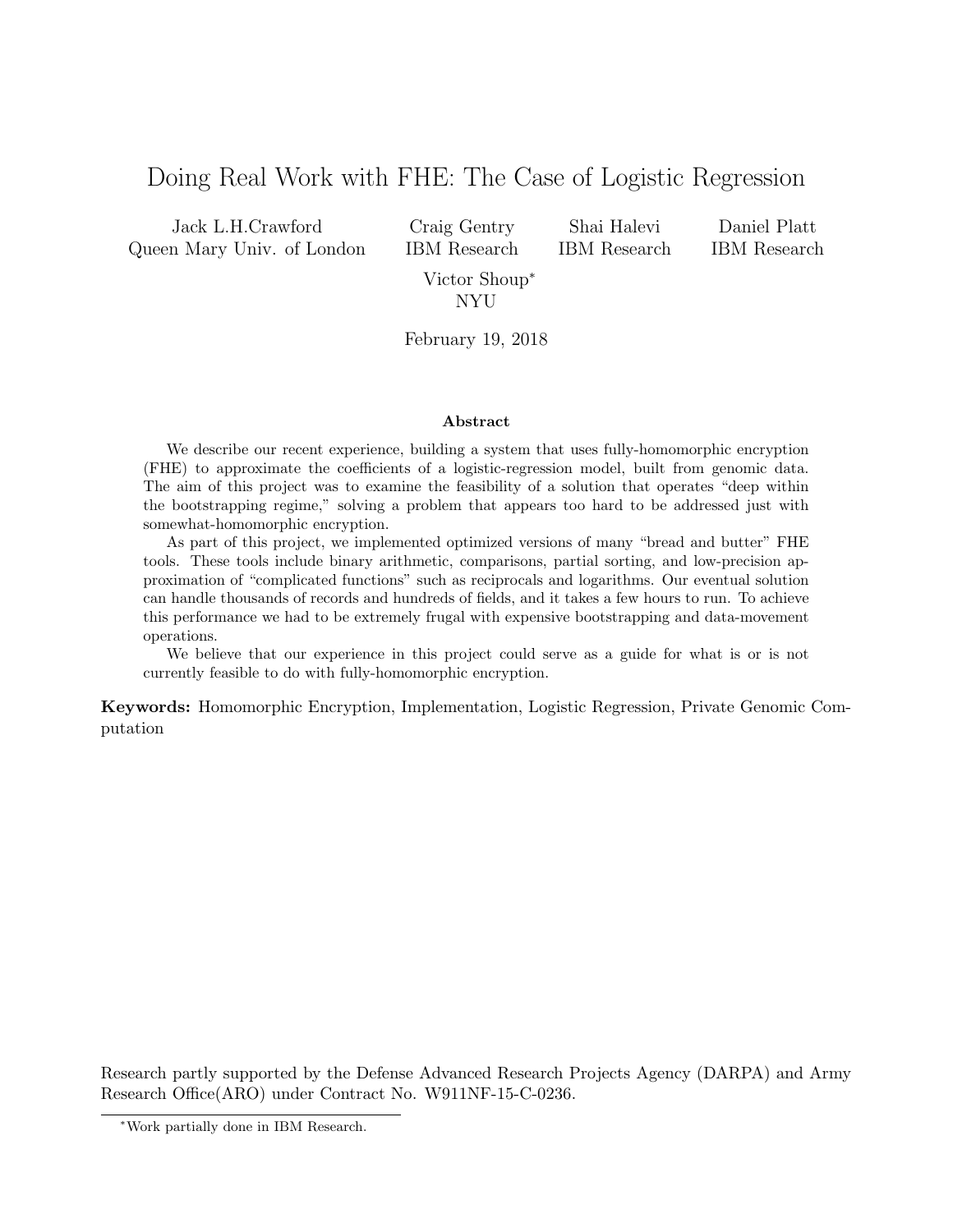# Contents

| $\mathbf 1$ |     | Introduction<br>$\mathbf{1}$                                                                                 |                  |  |  |  |  |  |  |  |  |  |  |
|-------------|-----|--------------------------------------------------------------------------------------------------------------|------------------|--|--|--|--|--|--|--|--|--|--|
|             | 1.1 |                                                                                                              | $\mathbf{1}$     |  |  |  |  |  |  |  |  |  |  |
|             | 1.2 |                                                                                                              | $\mathbf{1}$     |  |  |  |  |  |  |  |  |  |  |
|             | 1.3 |                                                                                                              | $\overline{2}$   |  |  |  |  |  |  |  |  |  |  |
|             | 1.4 | Homomorphic Computation of the Approximation Procedure                                                       | $\overline{2}$   |  |  |  |  |  |  |  |  |  |  |
|             | 1.5 |                                                                                                              | $\overline{4}$   |  |  |  |  |  |  |  |  |  |  |
|             | 1.6 |                                                                                                              | $\overline{4}$   |  |  |  |  |  |  |  |  |  |  |
|             | 1.7 |                                                                                                              | $\overline{4}$   |  |  |  |  |  |  |  |  |  |  |
| $\bf{2}$    |     | Logistic Regression and Our Approximation                                                                    | $\overline{5}$   |  |  |  |  |  |  |  |  |  |  |
|             | 2.1 | A Closed-Form Approximation Formula for Logistic Regression                                                  | $\overline{5}$   |  |  |  |  |  |  |  |  |  |  |
|             | 2.2 |                                                                                                              | $\,6\,$          |  |  |  |  |  |  |  |  |  |  |
| $\bf{3}$    |     | Bird-Eye View of Our Solution                                                                                | $\overline{7}$   |  |  |  |  |  |  |  |  |  |  |
|             | 3.1 |                                                                                                              | $\overline{7}$   |  |  |  |  |  |  |  |  |  |  |
|             | 3.2 |                                                                                                              | $8\,$            |  |  |  |  |  |  |  |  |  |  |
|             |     | 3.2.1                                                                                                        | $8\,$            |  |  |  |  |  |  |  |  |  |  |
|             |     | Encrypting the input $\ldots \ldots \ldots \ldots \ldots \ldots \ldots \ldots \ldots \ldots \ldots$<br>3.2.2 | $\boldsymbol{9}$ |  |  |  |  |  |  |  |  |  |  |
|             |     | 3.2.3                                                                                                        | 9                |  |  |  |  |  |  |  |  |  |  |
|             |     | 3.2.4                                                                                                        | 10               |  |  |  |  |  |  |  |  |  |  |
|             |     | 3.2.5                                                                                                        | 11               |  |  |  |  |  |  |  |  |  |  |
|             |     | 3.2.6<br>Computing the variance and log-ratio $\dots \dots \dots \dots \dots \dots \dots \dots$              | 12               |  |  |  |  |  |  |  |  |  |  |
|             |     | 3.2.7                                                                                                        | 12               |  |  |  |  |  |  |  |  |  |  |
|             |     | 3.2.8                                                                                                        | 12               |  |  |  |  |  |  |  |  |  |  |
|             |     | 3.2.9                                                                                                        | 13               |  |  |  |  |  |  |  |  |  |  |
| 4           |     | Computing "Complicated Functions" using Table Lookups                                                        | 13               |  |  |  |  |  |  |  |  |  |  |
| $\bf{5}$    |     | <b>Binary Arithmetic and Comparisons</b>                                                                     | 15               |  |  |  |  |  |  |  |  |  |  |
|             | 5.1 |                                                                                                              | 15               |  |  |  |  |  |  |  |  |  |  |
|             | 5.2 |                                                                                                              | 17               |  |  |  |  |  |  |  |  |  |  |
|             | 5.3 |                                                                                                              | 17               |  |  |  |  |  |  |  |  |  |  |
|             | 5.4 |                                                                                                              | 18               |  |  |  |  |  |  |  |  |  |  |
|             | 5.5 | Accumulating the bits in a ciphertext $\dots \dots \dots \dots \dots \dots \dots \dots \dots \dots \dots$    | 18               |  |  |  |  |  |  |  |  |  |  |
| 6           |     | Solving a Linear System                                                                                      | 19               |  |  |  |  |  |  |  |  |  |  |
|             | 6.1 |                                                                                                              | $20\,$           |  |  |  |  |  |  |  |  |  |  |
|             | 6.2 |                                                                                                              | 21               |  |  |  |  |  |  |  |  |  |  |
| 7           |     | <b>Implementation and Performance Results</b>                                                                | 22               |  |  |  |  |  |  |  |  |  |  |
|             | 7.1 | Results for the Logistic-Regression Application                                                              | 22               |  |  |  |  |  |  |  |  |  |  |
|             |     | 7.1.1                                                                                                        | 23               |  |  |  |  |  |  |  |  |  |  |
|             | 7.2 |                                                                                                              | 23               |  |  |  |  |  |  |  |  |  |  |
| 8           |     | <b>Conclusions and Discussion</b>                                                                            | 24               |  |  |  |  |  |  |  |  |  |  |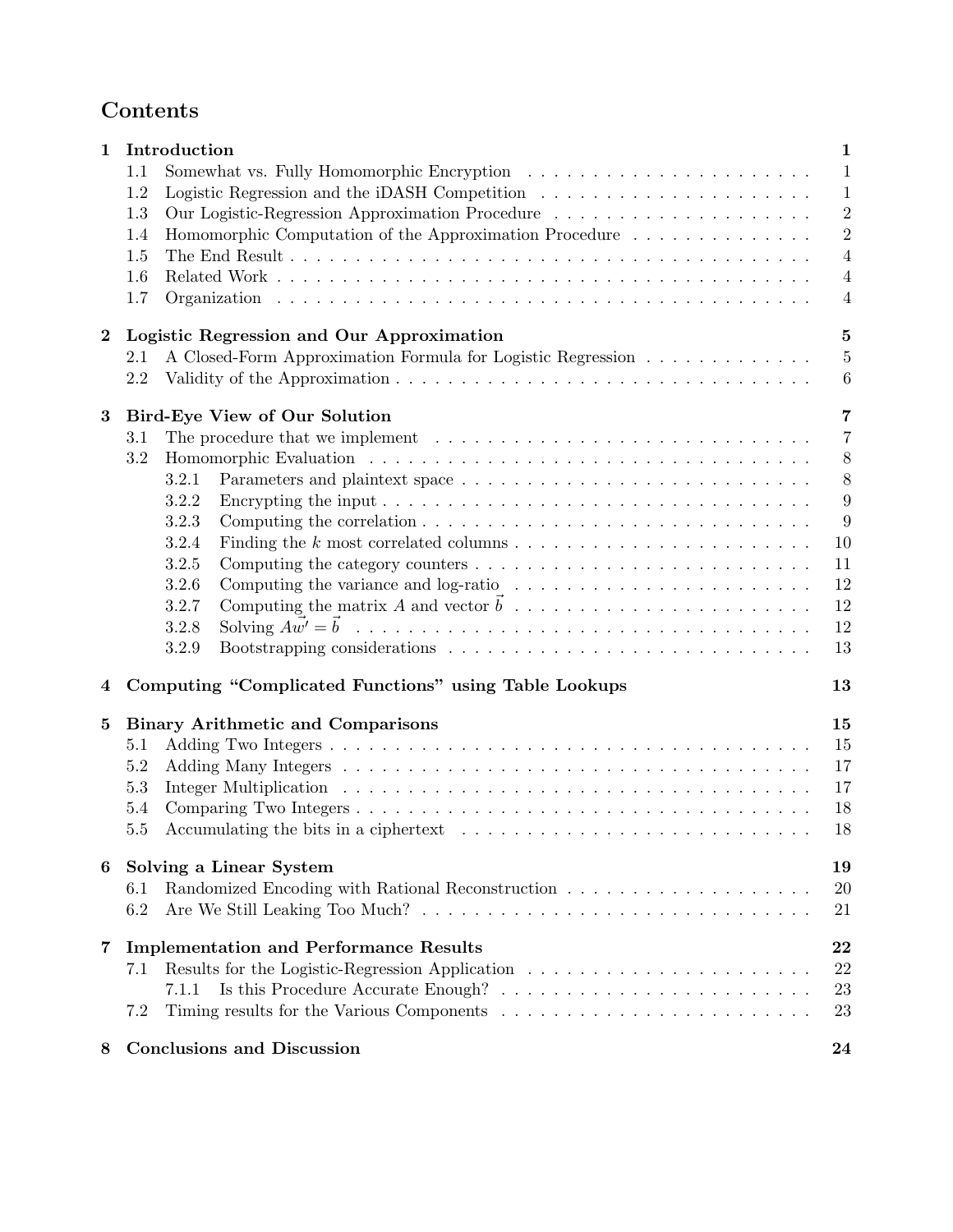### 1 Introduction

#### 1.1 Somewhat vs. Fully Homomorphic Encryption

Since Gentry's breakthrough almost a decade ago [13], fully-homomorphic encryption (FHE) was touted as a revolutionary technology, with potential far-reaching implications to cloud computing and beyond. Though only a theoretical plausibility result at first, the last decade saw major algorithmic improvements (e.g., [5, 4, 15]), resulting in many research prototypes that implement this technology (e.g.,  $[18, 12, 6, 10]$ ) and attempt to use it in different settings (e.g.,  $[3, 14, 22, 11, 16, 23]$ , among others).

Nearly all contemporary FHE schemes come in two variants: The basic underlying scheme is somewhat homomorphic (SWHE), where the parameters are set depending on the complexity of the required homomorphic operations, and the resulting instance can only support computations up to that complexity. The reason is that ciphertexts are "noisy", with the noise growing throughout the computation, and once the noise grows beyond some (parameter-dependent) threshold the ciphertext can no longer be decrypted. This can be solved using Gentry's bootstrapping technique (at the cost of relying on circular security). In this technique the scheme is augmented with a *recryption* operation to "refresh" the ciphertext and reduce its noise level. The augmented scheme is thus *fully homomorphic* (FHE), meaning that a single instance with fixed parameters can handle arbitrary computations. But FHE is expensive, as the computation must be peppered with expensive recryption operations. So, it is often cheaper to settle for a SWHE scheme with larger parameters (that admit larger noise).

Indeed, with very few exceptions, almost all prior attempts at practical use of HE used only the SWHE variant, fixing the target computation and then choosing parameters that can handle that computation and no more. But SWHE has its limits: as the complexity of the function grows, the SWHE parameters become prohibitively large. In this work, we set out to investigate the practical feasibility of "deep FHE", attempting to answer the fundamental question of FHE's usefulness in practice:

Can FHE realistically be used to compute complex functions?

#### 1.2 Logistic Regression and the iDASH Competition

Over the last few years, competitions by the iDASH center [20] provided a good source of "real world problems" to grind our teeth on. iDASH promotes privacy-preserving approaches to analysis of medical data, and since 2014 they have organized yearly competitions where they present specific problems in this area and ask for solutions using technologies such as differential privacy, secure multi-party computation, and homomorphic encryption.

In the homomorphic-encryption track of the 2017 competition, the problem to be solved was to compute homomorphically the parameters of a logistic-regression model, given encrypted data. The data consists of records of the form  $(\vec{x}, y)$  where  $\vec{x}_i \in \{0, 1\}^d$  represent attributes of an individual (e.g., man or woman, over 40 or not, high blood pressure or not, etc.), and  $y \in \{0, 1\}$  is the target attribute that we investigate (e.g., whether or not they have a heart disease). A logistic-regression model tries to predict the probability of  $y = 1$  given a particular value of  $\vec{x}$ , postulating that the probability  $p_{\vec{x}} \stackrel{\text{def}}{=} \Pr[y=1|\vec{x}]$  can be expressed as  $p_{\vec{x}} = 1/(1 + \exp(-w_0 - \langle \vec{x}, \vec{w'} \rangle))$  for some fixed vector of weights  $\vec{w} = (w_0, \vec{w'}) \in \mathbb{R}^{d+1}$ . (The term  $w_0$  is typically called an "offset".) Given sample data consisting of *n* records, our task is to find the weight vector  $\vec{w} \in \mathbb{R}^{d+1}$  that best approximates the empirical probabilities (e.g., in the sense of maximum likelihood). For a more detailed exposition see section 2.

In addition to presenting the problem, the iDASH organizers also provided some sample data on which to test our procedures. The data consisted of nearly 1600 records of genomic data, each with 105 attributes (but they also accepted solutions that could only handle much fewer attributes than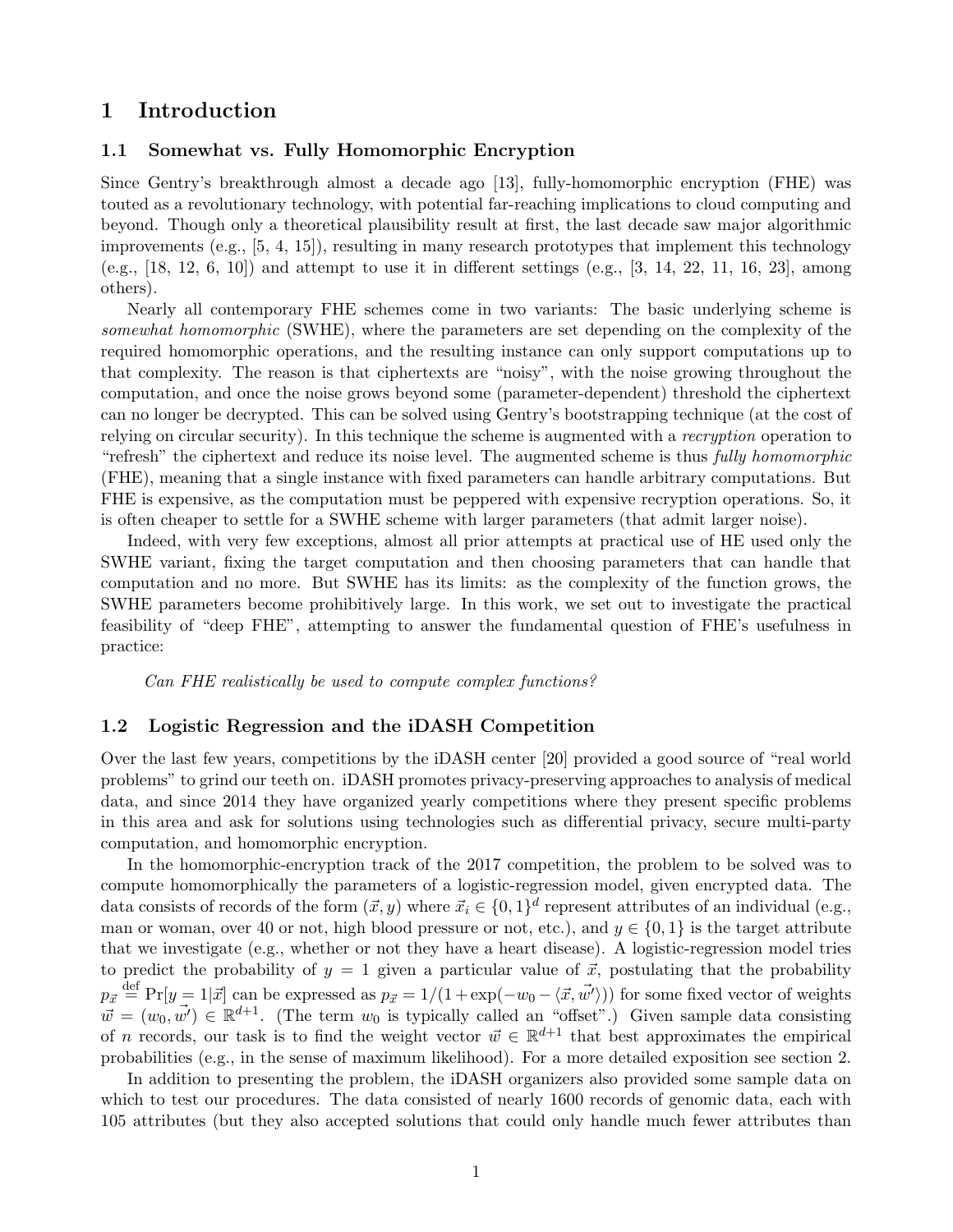this). With so many attributes, this appears firmly outside the scope of  $\text{SWHE}^1$ , hence we set out to design a solution to the iDASH task using FHE.<sup>2</sup>

#### 1.3 Our Logistic-Regression Approximation Procedure

The starting point for our solution is a closed-form formula that we developed for approximating the logistic-regression parameters. This formula, developed in section 2 below, involved partitioning the records into "buckets", one per value of  $\vec{x} \in \{0,1\}^d$ , then counting the numbers of  $y = 1$  and  $y = 0$ in each bucket. These bucket counters are then used to derive a linear system  $A\vec{w} = \vec{b}$  whose solution is the vector of weights  $\vec{w}$  that we seek. As explained in section 2, computing A, b from the bucket counters involve "complicated functions" such as rational inversion and the natural logarithm.

The first issue that we have to deal with, is that our approximation formula only yields valid results in settings where the number of records  $n$  far exceeds the number of attributes  $d$ . Specifically, it relies on the fraction of  $y = 1$  records in each bucket  $\vec{x}$  to roughly approximate  $p_{\vec{x}}$ , so in particular we must have  $n \gg 2^d$  to ensure that we have sufficiently many records in each bucket. But we aim at a setting with  $d > 100$ , which is far outside the validity region of this approximation formula.

We thus added to our solution a "quick-n-dirty" pre-processing phase, in which we homomorphically extract from the d input attributes a set of  $k \ll d$  attributes which are likely to be the most relevant ones, then apply the approximation formula only to these k attributes, and set  $w_j := 0$  for all the others. Specifically, in our solution we used  $k = 5$ , since the sample iDASH data had very few attributes with significant  $w_i$  coefficients.

This quick-n-dirty procedure involves computing the correlation between each column (attribute)  $x_j$  and the target attribute y, this is essentially just computing linear functions. Then we find the indexes  $j_1, \ldots, j_k$  of the k columns  $x_j$  that are most correlated with y, and extract only these columns from all the records. The high-level structure of our homomorphic procedure is therefore:

- 1. For each column j, compute  $\text{Corr}_i = |\text{Correlation}(x_i, y)|;$
- 2. Compute  $j_1, \ldots, j_k$ , the indexes of the k columns with largest Corr<sub>j</sub> values;
- 3. Extract the k columns  $j_1, \ldots, j_k$ , setting  $\vec{x_i}[1 \ldots k] := (\vec{x_i}[j_1], \ldots \vec{x_i}[j_k])$
- 4. Compute the bucket counters, for every  $\vec{x} \in \{0,1\}^k$  set

$$
Y_{\vec{x}} := \left| \{ i \leq N : \vec{x'_i} = \vec{x} \text{ and } y_i = 1 \} \right|, \ N_{\vec{x}} := \left| \{ i \leq N : \vec{x'_i} = \vec{x} \text{ and } y_i = 0 \} \right|.
$$

- 5. Compute  $A \in \mathbb{R}^{(k+1)\times (k+1)}$  and  $\vec{b} \in \mathbb{R}^{k+1}$  from the  $Y_{\vec{x}}$ 's and  $N_{\vec{x}}$ 's.
- 6. Solve the system  $A\vec{w'} = \vec{b}$  for  $\vec{w'} \in \mathbb{R}^{k+1}$ , then output the coefficients  $w_0 := w'_0, w_{j_i} := w'_i$  for the columns  $j_1, \ldots, j_k$ , and  $w_j := 0$  for all other columns j.

Jumping ahead, about 55% of the computation time is spent in the first "quick-n-dirty" phase, which is the only part of the computation that manipulates homomorphically the entire input dataset.

#### 1.4 Homomorphic Computation of the Approximation Procedure

We used the HEI library [19] as our back end to evaluate our approximation procedure homomorphically. Devising a homomorphic computation of this procedure brings up many challenges. Here we briefly discuss some of them.

<sup>&</sup>lt;sup>1</sup>Some entries in the iDASH competition, including the winner, found clever ways to use SWHE for this problem, albeit only for a much smaller number of attributes. See for example [23].

<sup>2</sup>Unfortunately, our solution was not ready in time for the iDASH competition deadline, so we ended up not participating in the formal competition.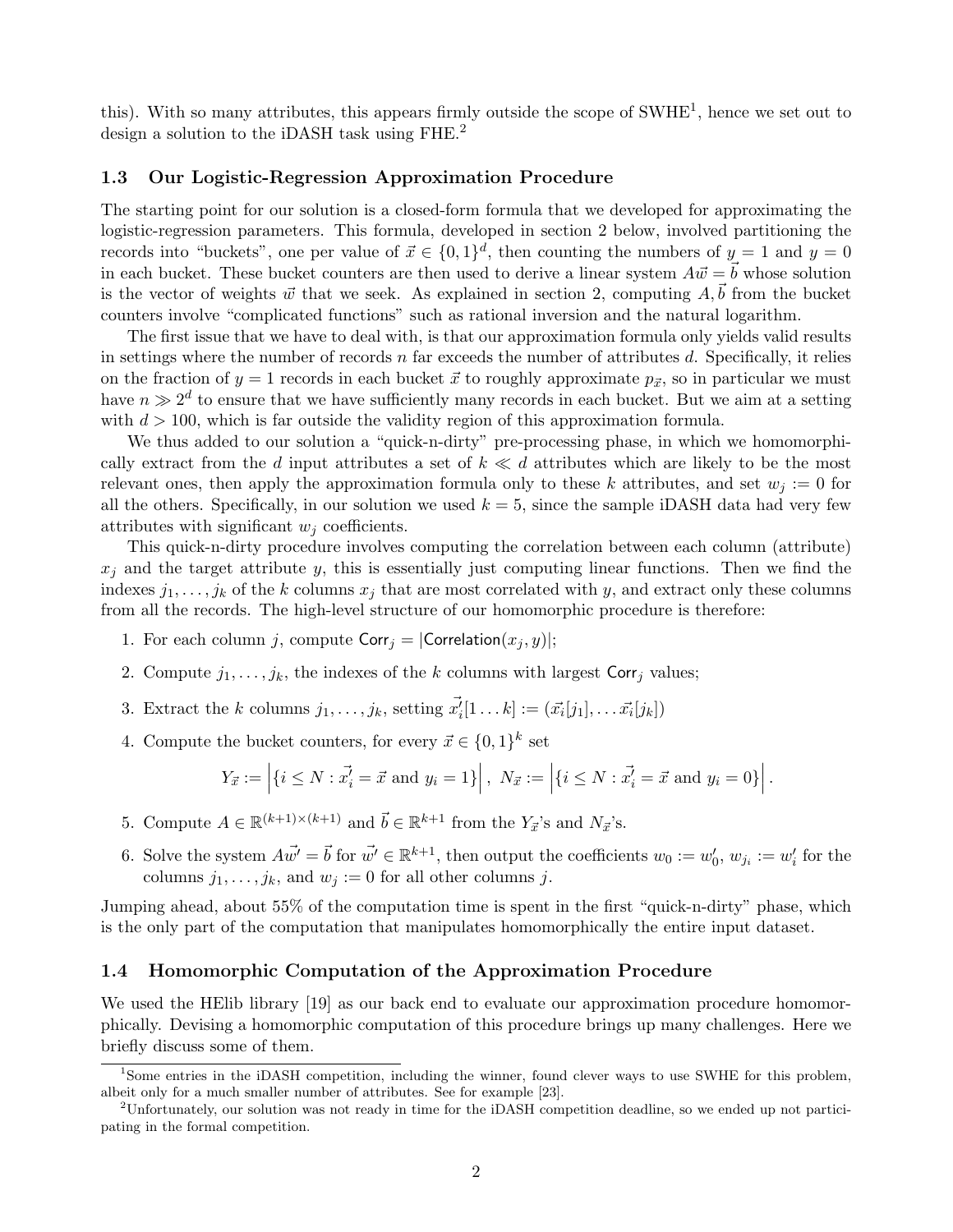**Implementing "complex" functions.** Obtaining the linear system  $A, \vec{b}$  from the bucket counters  $Y_{\vec{x}}, N_{\vec{x}}$  involves computing "complex" functions such as rational division, or the natural logarithm. Computing these functions homomorphically, we have two potential approaches: one is to try to approximate them by low-degree polynomials (e.g., using their Taylor expansion), and the other to pre-compute them in a table and rely on homomorphic table lookup.

In this work we opted for the second approach, which is faster and shallower when applicable, but it can only be used to get a low-precision approximation of these functions. In our solution we used six or seven bits of precision, see more details in Section 4.

Homomorphic binary arithmetic and comparisons. Other things that we needed were the usual addition and multiplications operations, but applied to integers in binary representation (i.e., using encryption of the individual bits). Somewhat surprisingly, these basic operations were not discussed much in the literature, not in terms of proper implementations. Computing them homomorphically is mostly a matter of implementing textbook routines (e.g., carry look ahead for addition). But in this context we are extremely sensitive to the computation depth, which is not typical in other implementations. We describe our implementation of these methods and their various optimizations in Section 5.

Deciding on the plaintext space. HElib supports working with different plaintext-space moduli, and different calculations are easier with different moduli. In particular, the correlation computation in the first step is much easier when using a large plaintext space, as this lets us treat it as a linear operation over the native plaintext space. But most other operations above are easier when working with bits.

Here we use some features of the recryption implementation in HElib: When set to recrypt a ciphertext whose plaintext space is modulo 2, HElib uses temporary ciphertexts with plaintext space modulo  $2^e$  for some  $e > 2$  (usually  $e = 7$  or  $e = 8$ ). In particular it means that HElib can support computation with varying plaintext spaces of the form  $2^e$ , and it also supports switching back and forth between them.

In our procedure, we used a mod- $2^{11}$  plaintext space for computing the initial correlation, then switched to mod-2 plaintext space for everything else.

Setting the parameters. Setting the various parameters for bootstrapping is somewhat of an art form, involving many trade-offs. In our implementation we settled for using the  $m$ -th cyclotomic ring with  $m = 2^{15} - 1$ , corresponding to lattices of dimension  $\phi(m) = 27000$ . We set the number of levels in the BGV moduli-chain so that at the end of recryption we will still have nine more levels to use. Recryption itself for this value of m takes 20 levels, so we need a total of 29 levels. This means that we used a maximum ciphertext modulus q of size roughly 1030 bits, yielding a security level of just over 80 bits.

Solving linear systems. The last step in the approximation procedure above is to solve a linear system over the rational numbers. Performing this step homomorphically (with good numerical stability) is a daunting task. We considered some "pivot free" methods of doing it, but none of them seemed like it would be a good solution to what we need.

Since this is the last step of the computation, one option is to implement instead a *randomized* encoding of this step, which may be easier to compute. We discuss that option in section 6, in particular describing randomized encoding of the linear-system-solver function, that may be new. However we did not implement that scheme in our solution, instead we settled for a "leaky" solution that simply sends the linear system to be decrypted and solved in the clear.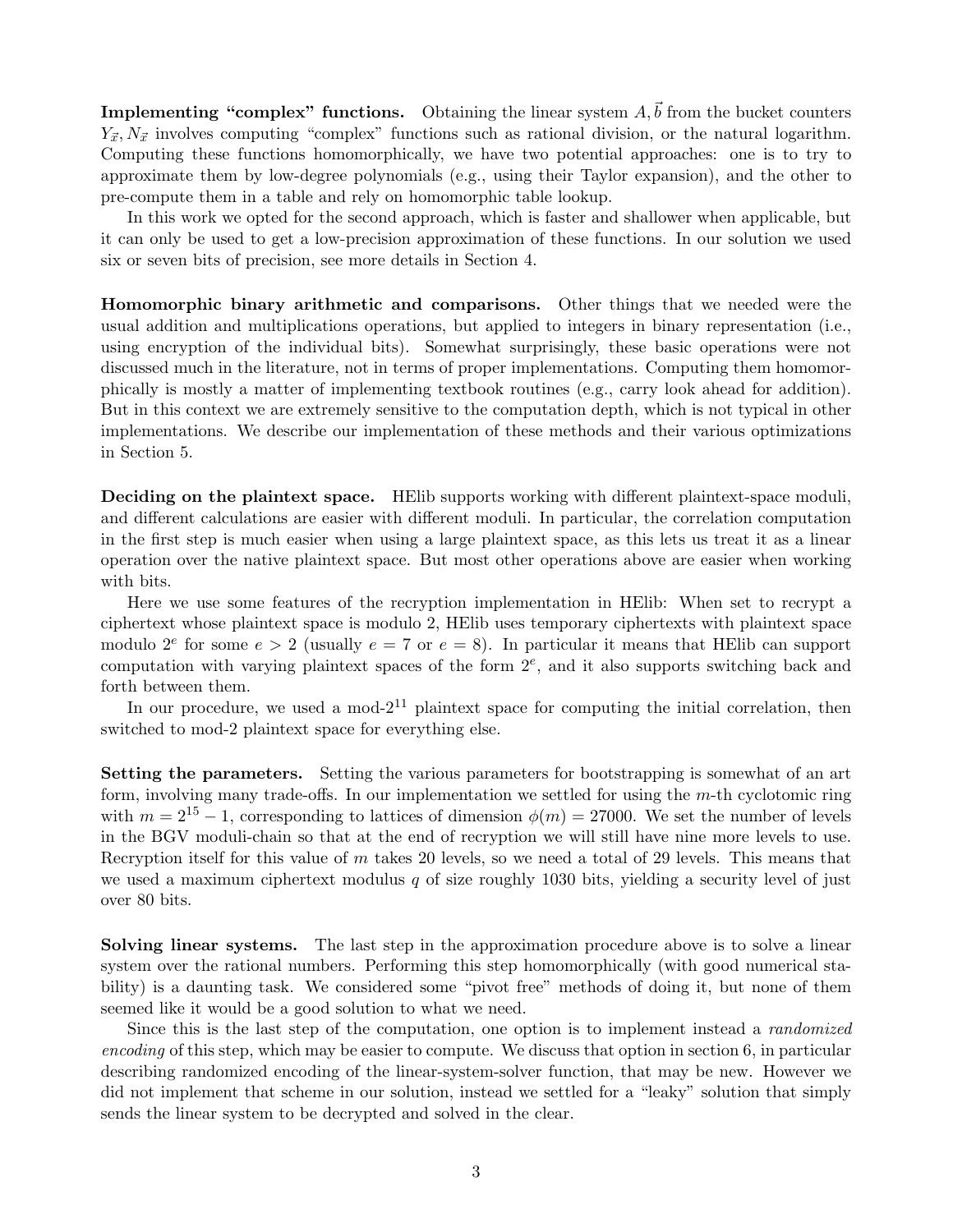#### 1.5 The End Result

We implemented homomorphically all aspects of the procedure above, except the final linear-system solver. The program takes a little over four and a half hours on a single core to process the dataset of about 1600 encrypted records and 105 attributes. Over two and a half hours of this time is spent on extracting the five most relevant columns, about 45 minutes are spent on computing the bucket counters, and the remaining hour and 15 minutes is spent computing  $A$  and  $b$  from these counters. We can use more cores to reduce this time, down to just under one hour when using 16 cores. See more details in section 7. In terms of accuracy, our solution yields "area under curve" (AUC) of about 0.65 on the given dataset, which is in line with other solutions that were submitted to the iDASH competition.

#### 1.6 Related Work

Surprisingly, not much can be found in the literature about general-purpose homomorphic implementation of basic binary operations. The first work that we found addressing this issue is by Cheon et al. [9], where they describe several optimizations for binary comparison and addition, in a setting where we can spread the bits of each integer among multiple plaintext slots of a ciphertext. They show procedures that use fewer multiplication operations, but require more rotations. These optimizations are very useful in settings where you can ensure that the bits are arranged in the right slots to begin with. But in our setting, we use these operations as a general-purpose tool, working on the result of previous computation. In this setting, the need for many rotations will typically negate the gains from saving on the number of multiplications. We thus decided to stick to bit-slice implementation throughout our solution, and try to make them use as few operations (and as small depth) as possible.

Other relevant works on homomorphic binary arithmetic are due to Xu et al. [27] and Chen et al. [7], who worked in the same bitslice model as us and used similar techniques. But they only provided partially optimized solutions, requiring deeper circuits and more multiplications than we use. (For example, they only used a size-4 carry-lookahead-adder for addition, and did not use the three-for-two procedure for multiplication.)

In terms of applying homomorphic encryption to the problem of logistic regression, the work of Aono et al. [1] described an interactive secure computation protocol for computing logistic regression, using additively-homomorphic encryption. Mohassel and Zhang [24] also described related secure-MPC protocols (but using garbled circuits, not HE). Wang et al described in [26] a system called HEALER that can compute homomorphically an exact logistic-regression model, but (essentially) only with a single attribute and only with very small number of records (up to 30).

A lot more work on the subject was done as part of the iDASH competition in 2017, but the only public report that we found on it is that of Kim et al. [23]. In this report they describe their implementation, using the somewhat-homomorphic scheme for approximate numbers due to Cheon et al. [8] to implement a homomorphic approximation of logistic regression (with a small number of attributes) using gradient-descent methods.

#### 1.7 Organization

The rest of this report is organized as follows: In section 2 we derive our closed-form approximation formula for logistic regression. Then in section 3 we provide a bird-eye view of our solution, describing the individual steps and explaining how they are implemented. In sections 4 and 5 we describe many of the "toolboxes" that we developed and used as subroutines in this solution, and in section 7 we give performance results of our implementation. Our randomized encoding for the linear-system solver over the rational numbers in developed in section 6, and we conclude with a short discussion in section 8.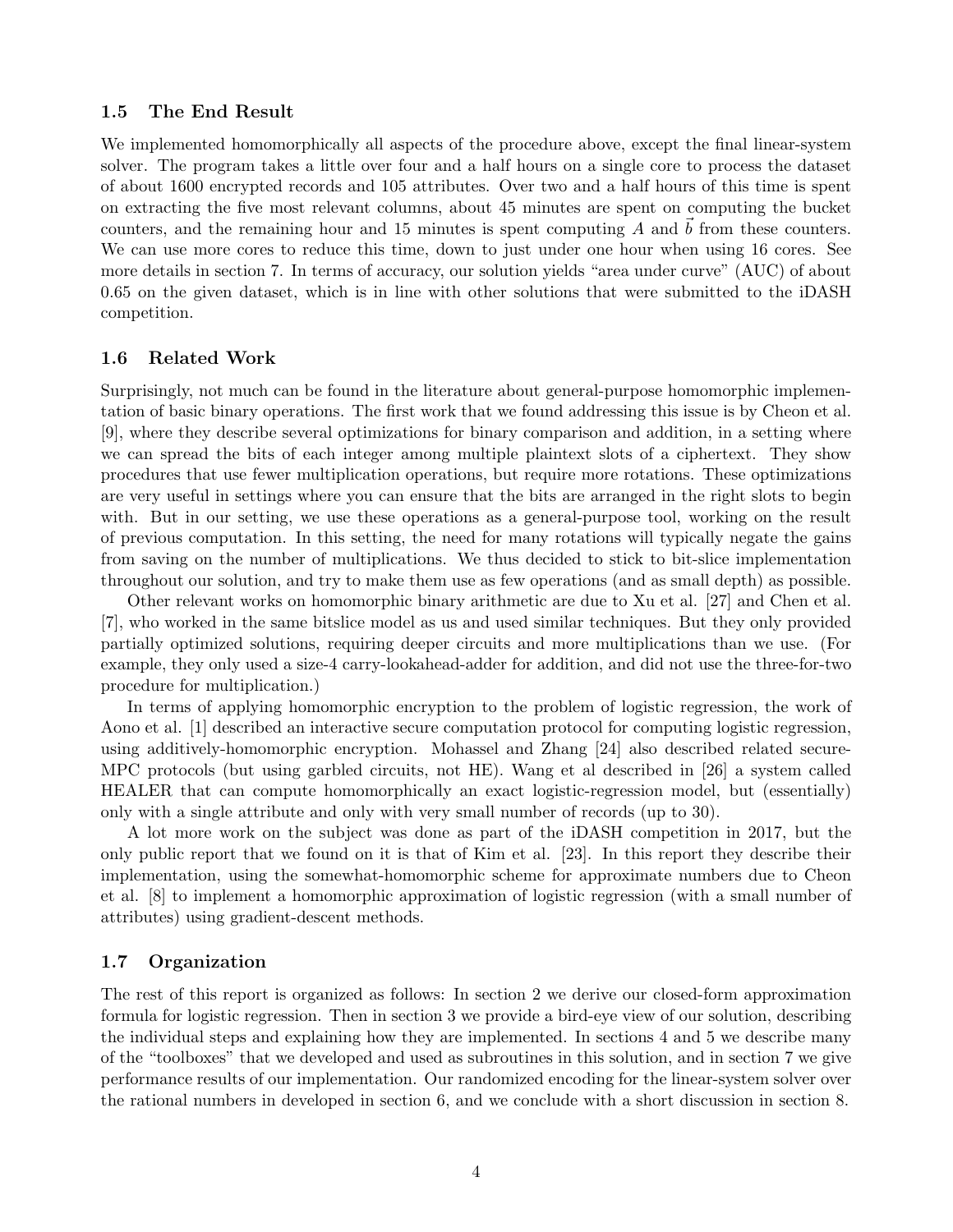### 2 Logistic Regression and Our Approximation

Logistic regression is a technique to model dependence between related attributes. The input consists of n records (rows), each with  $d+1$  attributes (columns), all of the form  $(\vec{x}_i, y_i)$  with  $\vec{x}_i \in \{0, 1\}^d$  and  $y_i \in \{0,1\}$ . Below we sometimes refer to a fixed value  $\vec{c} \in \{0,1\}^d$  as a *category*. (We sometime also refer to the different values  $\vec{c} \in \{0,1\}^d$  as "buckets".) The ultimate goal is to estimate the probability  $p_{\vec{x}} = \Pr[y = 1|\vec{x}]$ . Logistic regression is a model that postulates that this probability is determined as

$$
p_{\vec{x}} = \frac{1}{1 + \exp(-w_0 - \sum_{i=1}^n x_i w_i)} = \frac{1}{1 + \exp(-\langle (1|\vec{x}), \vec{w} \rangle)}
$$

for some fixed vector of weights  $\vec{w} \in \mathbb{R}^{d+1}$ . The goal of logistic regression, given all the records  $\{(\vec{x_i}, y_i)\}_{i=1}^n$ , is to find the vector  $\vec{w}$  that best matches this data. Below we denote  $\vec{x'} \stackrel{\text{def}}{=} (1|\vec{x})$ , and we use the expression for  $p_{\vec{x}}$  as a function of  $\vec{w} \in \mathbb{R}^{d+1}$ , namely we denote

$$
p_{\vec{x}}(\vec{w}) \stackrel{\text{def}}{=} \frac{1}{1 + \exp(-\langle \vec{x'}, \vec{w} \rangle)} = \frac{\exp(\langle \vec{x'}, \vec{w} \rangle)}{1 + \exp(\langle \vec{x'}, \vec{w} \rangle)} . \tag{1}
$$

For a candidate weight-vector  $\vec{w}$  and some given record  $(\vec{x}, y)$ , the model probability of seeing this outcome y for the attributes  $\vec{x}$  is denoted  $P_{\vec{x},y}(\vec{w}) \stackrel{\text{def}}{=} \{1 - p_{\vec{x}}(\vec{w}) \text{ if } y = 0, p_{\vec{x}}(\vec{w}) \text{ if } y = 1\}.$  If we assume that the records are independent and use maximum-likelihood as our notion of "best match", then the goal is to find  $\vec{w}^* = \operatorname{argmax}_{\vec{w}} (\prod_{i=1}^n P_{\vec{x_i},y_i}(\vec{w})) = \operatorname{argmax}_{\vec{w}} (\sum_{i=1}^n \ln(P_{\vec{x_i},y_i}(\vec{w}))).$ 

#### 2.1 A Closed-Form Approximation Formula for Logistic Regression

To get our approximation formula for logistic regression, we partition the data into the  $2^d$  "categories"  $\vec{c} \in \{0,1\}^d$ . For each category  $\vec{c}$ , we denote the number of records in that category by  $n_{\vec{c}}$ , the number of records in that category with  $y = 1$  by  $Y_{\vec{c}}$ , and the number of records with  $y = 0$  by  $N_{\vec{c}} = n_{\vec{c}} - Y_{\vec{c}}$ ('Y' and 'N' for YES and NO, respectively). We also partition the last sum above into the  $2^{d+1}$  terms corresponding to all the  $Y_{\vec{c}}$ 's and  $N_{\vec{c}}$ 's,

$$
\sum_{i=1}^{n} \ln(P_{\vec{x_i}, y_i}(\vec{w})) = \sum_{\vec{c} \in \{0, 1\}^d} Y_{\vec{c}} \cdot \ln(p_{\vec{c}}(\vec{w})) + N_{\vec{c}} \cdot \ln(1 - p_{\vec{c}}(\vec{w})).
$$

Below it is convenient to do a change of variables and consider the "log odds ratio",

$$
r_{\vec{c}}(\vec{w}) \stackrel{\text{def}}{=} \ln\left(\frac{p_{\vec{c}}(\vec{w})}{1 - p_{\vec{c}}(\vec{w})}\right) = \langle \vec{c'}, \vec{w} \rangle,
$$

where  $\vec{c'} = (1|\vec{c})$ . Then,  $p_{\vec{c}}(\vec{w}) = 1/(1 + e^{-r_{\vec{c}}(\vec{w})})$  and  $1 - p_{\vec{c}}(\vec{w}) = 1/(1 + e^{r_{\vec{c}}(\vec{w})})$ . With this change of variables, we now want to find

$$
\vec{w}^* = \underset{\vec{w}}{\text{argmax}} \sum_{\vec{c} \in \{0,1\}^d} Y_{\vec{c}} \cdot \ln\left(\frac{1}{1 + e^{-r_{\vec{c}}(\vec{w})}}\right) + N_{\vec{c}} \cdot \ln\left(\frac{1}{1 + e^{r_{\vec{c}}(\vec{w})}}\right). \tag{2}
$$

Fix some category  $\vec{c} \in \{0,1\}^d$ , and consider the term corresponding to  $\vec{c}$  in the sum above as a function of  $r = r_{\vec{c}}(\vec{w})$  (with  $Y_{\vec{c}}$ ,  $N_{\vec{c}}$  as parameters), namely

$$
f_{Y,N}(r) \stackrel{\text{def}}{=} Y \ln \left( \frac{1}{1 + e^{-r}} \right) + N \ln \left( \frac{1}{1 + e^r} \right).
$$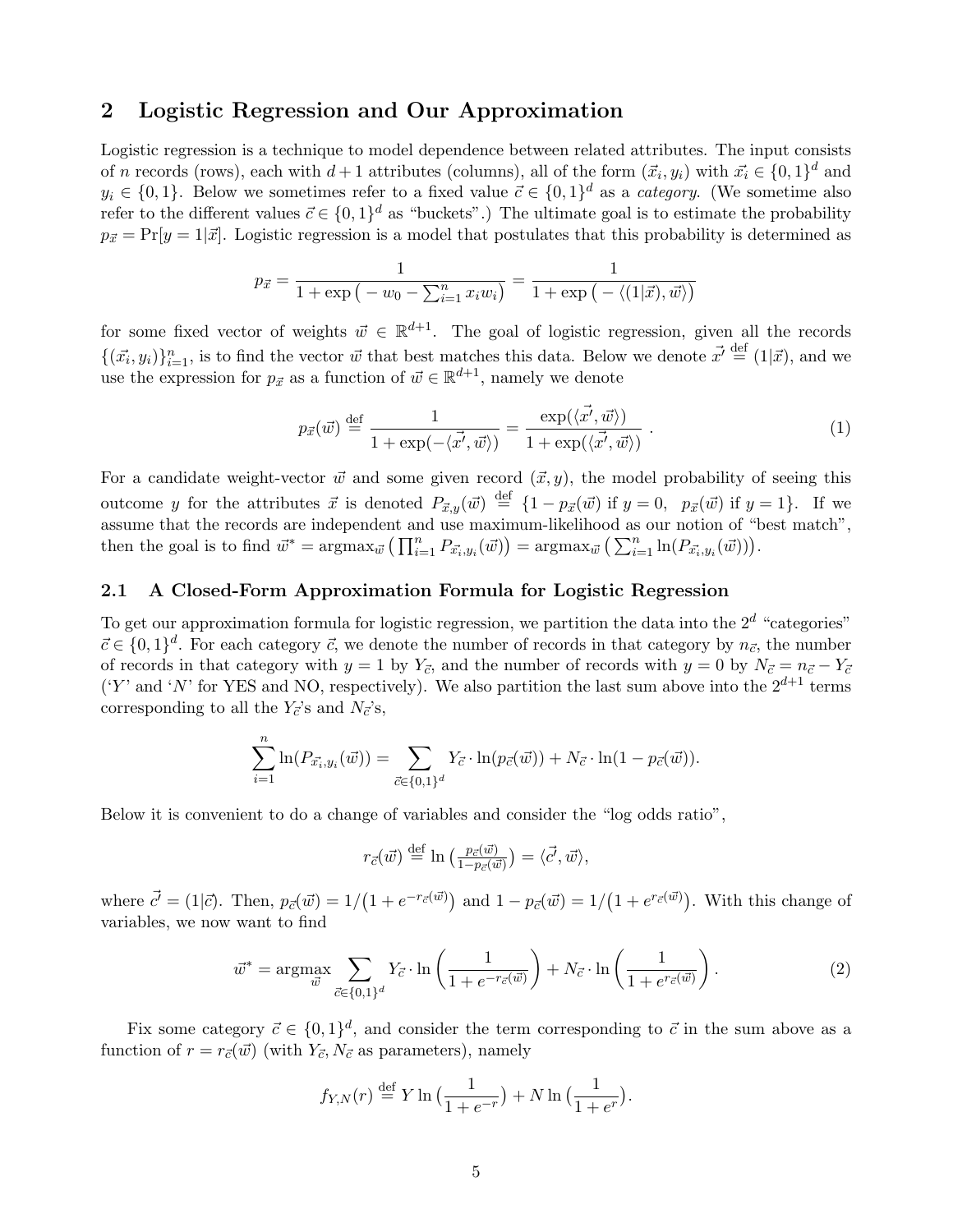To develop our closed-form formula, we approximate  $f_{Y,N}(\cdot)$  using Taylor expansion around its maximum point  $r_0 = \ln(Y/N)$ ,

$$
f_{Y,N}(r) \approx \text{someConstant} - \frac{YN}{2(Y+N)} \cdot \left(r - \ln\left(\frac{Y}{N}\right)\right)^2. \tag{3}
$$

(We discuss the validity of this approximation later in this section.) Recall that we are seeking the weight-vector  $\vec{w}$  that maximizes Eqn. (2), and hence we can ignore the someConstant (as well as the  $1/2$  factor in  $\frac{YN}{2(Y+N)}$  since these do not depend on  $\vec{w}$ . Hence the value that we seek is

$$
\vec{w^*} = \operatorname{argmax}_{\vec{w}} \left\{ -\sum_{\vec{c}} \underbrace{Y_{\vec{c}} N_{\vec{c}}}_{\substack{\text{def}_{V_{\vec{c}}}}}\cdot \left(r_{\vec{c}}(\vec{w}) - \underbrace{\ln(Y_{\vec{c}}/N_{\vec{c}})}_{\substack{\text{def}_{V_{\vec{c}}}}}\right)^2 \right\}
$$
\n
$$
= \operatorname{argmin}_{\vec{w}} \left\{ \sum_{\vec{c}} V_{\vec{c}} \cdot \left( \langle \vec{c'}, \vec{w} \rangle - L_{\vec{c}} \right)^2 \right\}.
$$

We continue by expressing the last expression in matrix form. Let  $\vec{V}, \vec{L}$  be  $2^d$ -dimensional column vectors consisting of all the  $V_{\vec{c}}$ 's and  $L_{\vec{c}}$ 's, respectively. Also let  $C_d$  be a  $(d+1) \times 2^d$  0-1 matrix whose columns are all the  $\vec{c'}$  vectors (namely the m'th column is  $(1|\text{bin}(m))^t$ ). For example for  $d=3$  we have

$$
C_3 = \left(\begin{array}{cccccc} 1 & 1 & 1 & 1 & 1 & 1 & 1 \\ 0 & 0 & 0 & 0 & 1 & 1 & 1 \\ 0 & 0 & 1 & 1 & 0 & 0 & 1 & 1 \\ 0 & 1 & 0 & 1 & 0 & 1 & 0 & 1 \end{array}\right).
$$
 (4)

Then the expression above can be written in matrix form as

$$
F(\vec{w}) \stackrel{\text{def}}{=} \sum_{\vec{c}} V_{\vec{c}} \cdot \left( \langle \vec{c'}, \vec{w} \rangle - L_{\vec{c}} \right)^2 = \left( \vec{w}^T C_d - \vec{L}^T \right) \times \text{diag}(\vec{V}) \times \left( C_d^T \vec{w} - \vec{L} \right).
$$

 $F(\vec{w})$  is a quadratic form in  $\vec{w}$ , and it is minimized at

$$
\vec{w^*} = \operatorname*{argmin}_{\vec{w}} F(\vec{w}) = \left( C_d \times \operatorname{diag}(\vec{V}) \times C_d^T \right)^{-1} \times C_d \times \operatorname{diag}(\vec{V}) \times \vec{L}.
$$

This finally gives us our closed-form approximation formula: Given all the records  $(\vec{x_i}, y_i)$  we compute all the YES and NO counters for the different categories,  $Y_{\vec{c}}$  and  $N_{\vec{c}}$ , then set  $V_{\vec{c}} := Y_{\vec{c}} N_{\vec{c}}/(Y_{\vec{c}} + N_{\vec{c}})$ and  $L_{\vec{c}} := \ln(Y_{\vec{c}}/N_{\vec{c}}).$ 

We then let D be the  $2^d$ -by- $2^d$  diagonal matrix with the  $V_c$ 's on the diagonal and  $\vec{U}$  be the  $2^d$ vector with entries  $V_{\vec{c}} \cdot L_{\vec{c}}$ , and we compute the approximation  $\vec{w^*} := (C_d D C_d^T)^{-1} \times C_d \vec{U}$ .

#### 2.2 Validity of the Approximation

It is clear that the approximation procedure above relies on the number of records being sufficiently larger than the number of categories, so that we have enough YES and NO instances in each category. (Indeed if any  $Y_{\vec{c}}$  or  $N_{\vec{c}}$  is zero then the value  $L_{\vec{c}}$  becomes undefined.)

Below we therefore assume that the number of records in each category is very large (i.e., tends to infinity). This implies by the law of large numbers that  $Y_{\vec{c}}$  and  $N_{\vec{c}}$  (now considered as random variables) can be approximated by normal random variables. In particular they tend to their expected value  $p_{\vec{c}} \cdot n_{\vec{c}}$  and  $(1-p_{\vec{c}}) \cdot n_{\vec{c}}$ , and their log ratio  $R_{\vec{c}} := \ln(Y_{\vec{c}}/N_{\vec{c}})$  tends to  $\ln(p_{\vec{c}}/(1-p_{\vec{c}}))$ . Turning that around, it means that we expect  $r_{\vec{c}} = \ln(p_{\vec{c}}/(1 - p_{\vec{c}}))$  to be close to its observed value  $\ln(Y_{\vec{c}}/N_{\vec{c}})$ , and therefore the formula from Eqn. (3) using the Taylor expansion of  $f(r)$  around  $\ln(Y_{\vec{c}}/N_{\vec{c}})$  should be a good approximation. The remaining terms in the Taylor expansion represent a residual contribution that is not "explained" by the model.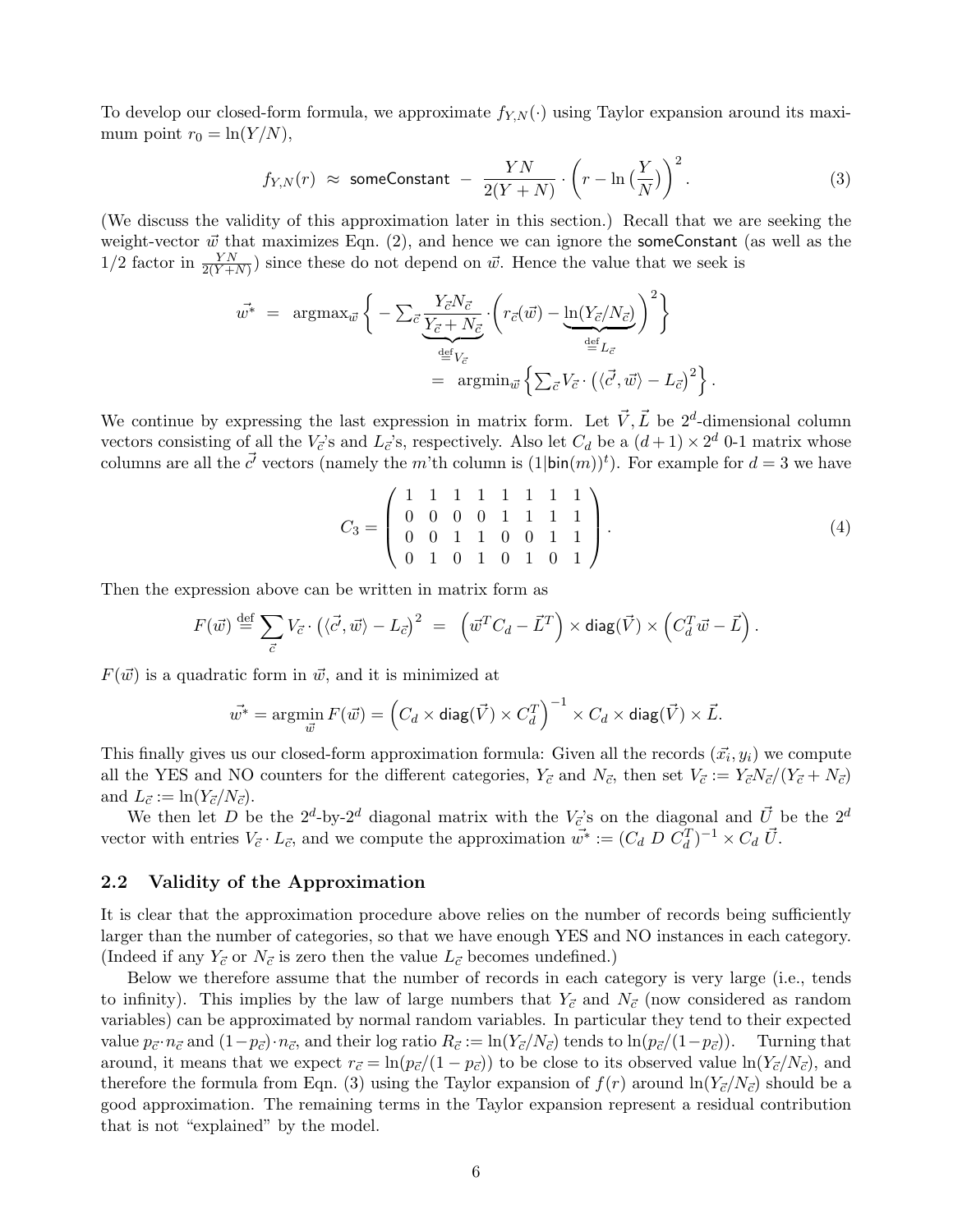**Remark 1** In situations where the system is over-determined, it is possible for the model to spline the data. One way to reduce the impact of this over-fitting is to include an ad hoc penalty to the likelihood against the variance in  $\beta$ . Commonly applied penalty functions include linear  $L_1$ , and quadratic  $L_2$  forms. However, it should also be recognized that such penalty functions do not represent sampling variation that the binomial and multinomial distributions seek to capture when sampled from disease/exposure  $p_i$ 's.

**Remark 2** In the expansion, genotypes  $\{0, 1, 2\}$  and other similar constructions are easily accommodated by the approximation.

## 3 Bird-Eye View of Our Solution

Expanding on the description from section 1.3, we now explain our approximate logistic-regression procedure in more detail. We begin in Section 3.1 with a description of the various functions that we want to compute, then in Section 3.2 we describe (still on a high level) how we implement these functions homomorphically.

### 3.1 The procedure that we implement

**Input & Output.** The input consists of (the encryption of) n records  $(\vec{x_i}, y_i)_{i=1}^n$ , with  $\vec{x_i} \in \{0, 1\}^d$ and  $y_i \in \{0, 1\}$ . Below we view the input as an *n*-by-*d* binary matrix X with the *i*'th row equal to  $\vec{x_i}$ , and a column vector  $\vec{y} \in \{0, 1\}^n$  containing the  $y_i$ 's. The output should be a logistic regression model, consisting of  $d+1$  real-valued weights  $w_0, w_1, \ldots, w_d$ .

**Extracting "Significant" Columns.** We begin by considering each column of  $X$  separately, extracting the the k columns that have the strongest correlation with the target vector  $\vec{y}$ . Below we use HW( $\vec{v}$ ) to denote the Hamming weight of  $\vec{v}$ , and denote by  $X_{j}$  the j'th column of X. We compute the following quantities:

- Let  $Y := HW(\vec{y})$ , i.e., the number of records with  $y_i = 1$ ;
- For  $j = 1, ..., d$ , let  $\alpha_j := HW(X_{j}),$  i.e., count the records with  $\vec{x_i}[j] = 1;$
- For  $j = 1, ..., d$ , let  $\beta_j := HW(X_{j} \wedge \vec{y})$ , i.e., records with  $\vec{x_i}[j] = y_i = 1$ ;
- For  $j = 1, \ldots, d$ , let  $Corr_j := |n \cdot \beta_j Y \cdot \alpha_j|$ , i.e., the correlation magnitude between  $\vec{y}$  and  $X_{|j}$ .

Then we redact the input records, keeping only the k attributes with the strongest correlation to  $y$ . Namely we extract from X the submatrix  $X' \in \{0,1\}^{n \times k}$ , consisting of the k columns with the largest values of Corr<sub>j</sub>. In our implementation we used in particular  $k = 5$ . Let  $j_1, \ldots, j_k$  be the indexes of the selected columns, and denote by  $(\vec{x}_i', y_i)_{i=1}^n$  the n redacted records, i.e., the rows of  $(X'|\vec{y})$ .

Computing category counters, variance, and log-ratio. We accumulate the redacted records in  $2^k$  buckets according to their  $x_i^j$  values. For each category  $\vec{c} \in \{0,1\}^k$ , we compute  $Y_{\vec{c}}$ ,  $N_{\vec{c}}$  as the number of records in that category with  $y = 1$ ,  $y = 0$ , respectively,

$$
Y_{\vec{c}} := \left| \{ (\vec{x'_i}, y_i) : \vec{x'_i} = \vec{c}, y_i = 1 \} \right|, \quad N_{\vec{c}} := \left| \{ (\vec{x'_i}, y_i) : \vec{x'_i} = \vec{c}, y_i = 0 \} \right|.
$$

Then we compute the variance and log-ratio, respectively, as  $V_{\vec{c}} := \frac{Y_{\vec{c}} N_{\vec{c}}}{Y_{\vec{c}}+N}$  $\frac{Y_{\vec{c}}N_{\vec{c}}}{Y_{\vec{c}}+N_{\vec{c}}}$  and  $L_{\vec{c}} := \ln(Y_{\vec{c}}/N_{\vec{c}})$ .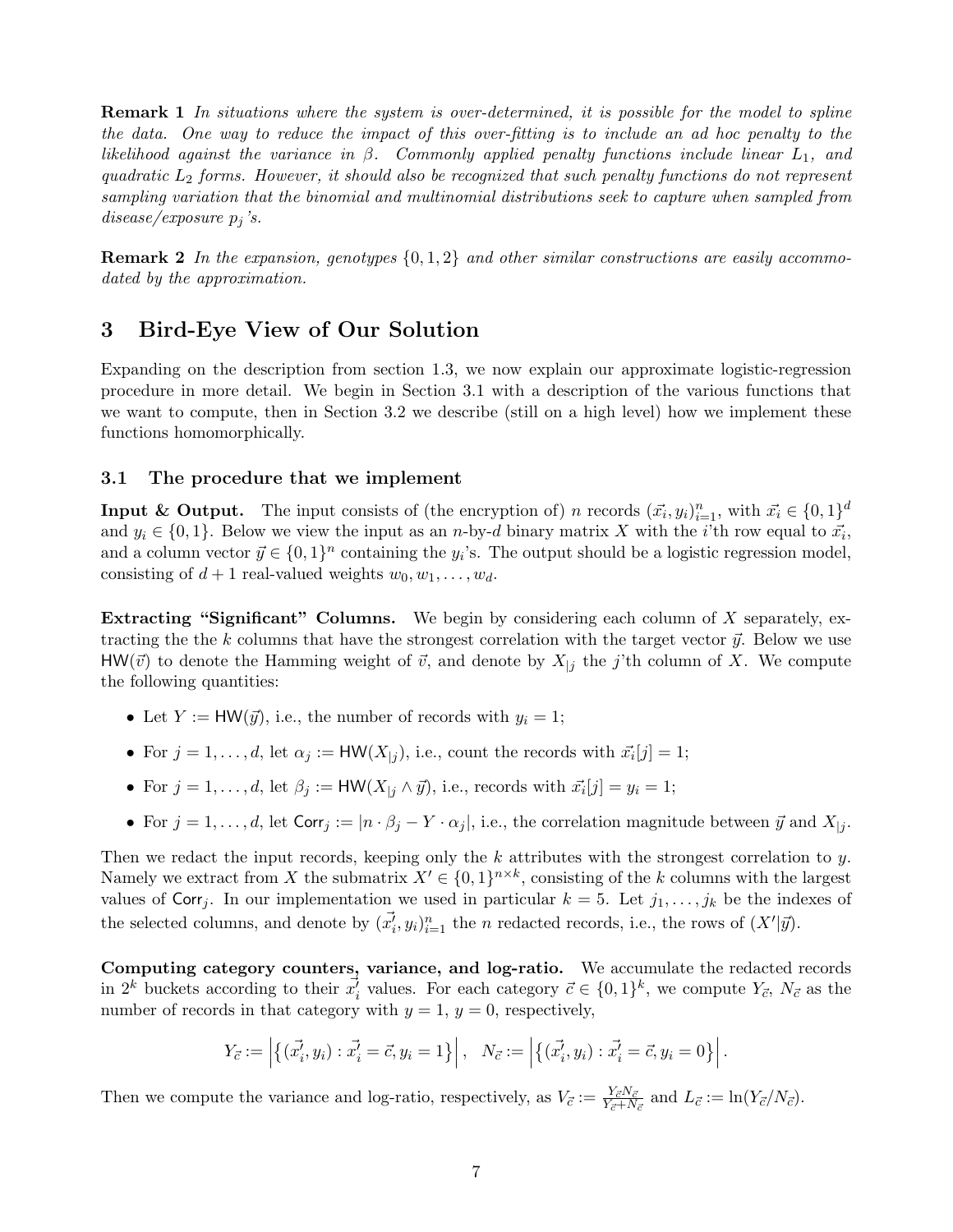Setting up the linear system. We now arrange the  $V_{\vec{c}}$ 's and  $L_{\vec{c}}$ 's in vectors  $\vec{V}$ ,  $\vec{L}$ : For any  $m = 0, 1, \ldots, 2^k - 1$ , let  $\text{bin}(m) \in \{0, 1\}^k$  be the binary expansion of m, we set the m'th entry in  $\vec{V}$  to  $V_{\text{bin}(m)}$ , and the m'th entry in  $\vec{L}$  to  $L_{\text{bin}(m)}$ . Next we compute the coefficients of a linear system from the vectors  $\vec{L}, \vec{V}$  as follows:

- The matrix A. Let  $C_k$  be a fixed  $(k+1) \times 2^k$  binary matrix, whose m'th column is  $(1|\text{bin}(m))^T$ . An example for  $k = 3$  is illustrated in Eqn. (4). We compute a real  $(k + 1) \times (k + 1)$  matrix  $A := C_k \times \text{diag}(\vec{V}) \times C_k^T$  (over  $\mathbb{R}$ ), where  $\text{diag}(V)$  is the diagonal matrix with  $\vec{V}$  on the diagonal.
- **The vector**  $\vec{b}$ . Let  $\vec{U}$  be an entry-wise product of  $\vec{V}$  and  $\vec{L}$ , i.e.,  $U_m := V_m \cdot L_m$  for all  $m \in [2^k]$ . We compute the real  $(k + 1)$ -vector  $\vec{b} := C_k \times \vec{U}$ .

**Computing the output.** Finally, we solve the linear system  $A\vec{w'} = \vec{b}$  (over R) for  $\vec{w'} \in \mathbb{R}^{k+1}$ , then set the output vector  $\vec{w} \in \mathbb{R}^{d+1}$  as follows:

- The "offset" is  $w_0 := w'_0$ ;
- For the selected columns  $j_1, \ldots, j_k$  we set  $w_{j_\ell} := w'_\ell;$
- For all other columns we set  $w_i := 0$ .

#### 3.2 Homomorphic Evaluation

We now proceed to give more details on the various steps we used for homomorphic evaluation of the functions above. The description below is still a high-level one, with many of the details deferred to later sections. In particular, this implementation relied on many lower-level tools for homomorphic evaluation of binary arithmetic and binary comparisons that will be described in Section 5, homomorphic table lookup in binary representation that will be described in Section 4, and more.

#### 3.2.1 Parameters and plaintext space

For our native plaintext space we use the cyclotomic ring  $\mathbb{Z}[X]/(\Phi_m(X), 2^{11})$ , with  $m = 32767$  (so  $\phi(m) = 27000$ ). This native plaintext space yields 1800 plaintext slots, each holding an element of  $\mathbb{Z}[x]/(F(X), 2^{11})$  for some degree-15 polynomial  $F(X)$ , irreducible modulo  $2^{11}$ . (In other words, each slot contains the Hensel lifting of  $GF(2^{15})$  to a mod-2<sup>11</sup> ring.)

We stress that HElib includes operations for extracting the bits of an encrypted integer in a mod- $2<sup>t</sup>$ plaintext space, so we can always switch to bit operations when needed. The only limitation is that it roughly takes depth  $t$  to extract  $t$  bits, and we can only use bootstrapping once we have encryption of individual bits. We therefore must ensure that we always have enough homomorphic capacity left to extract the bits of whatever integers we are manipulating.

These 1800 slots are arranged in a 30  $\times$  6  $\times$  10 hypercube, corresponding to the generators  $g_1$  = 11628 ∈  $\mathbb{Z}_m^*/(2)$  of order 30,  $g_2 = 28087 \in \mathbb{Z}_m^*/(2, g_1)$  of order 6, and  $g_3 = 25824 \in \mathbb{Z}_m^*/(2, g_1, g_2)$  of order 10.

We note that due to limitations of the BGV encryption scheme that we use, we cannot realistically use a larger plaintext space. Using a large plaintext modulus adds to the noise of operations in the scheme, and above  $2^{11}$  this added noise becomes too hard to deal with. In fact a better optimized implementation would have used a smaller plaintext space of perhaps  $2^8$  rather than  $2^{11}$ . This would make computing the correlation a little harder, but would reduce the noise everywhere else.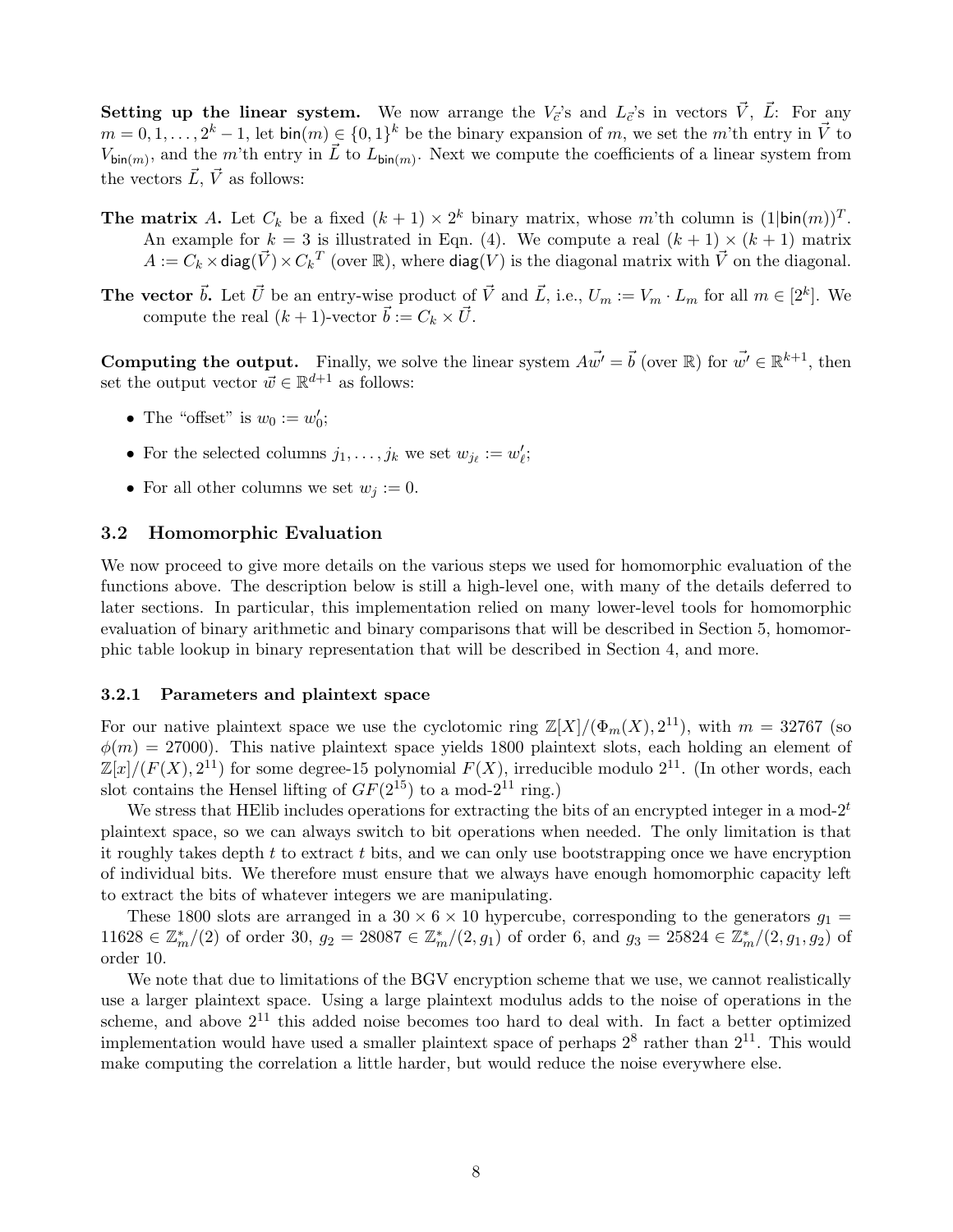#### 3.2.2 Encrypting the input

As we said in the introduction, computing the correlation is much simpler when working with a large plaintext space, but for other operations it is easier to work with bit representation. We therefore encrypt the input more than one way, as follows:

- We keep two mod-2<sup>11</sup> ciphertexts as accumulators for the  $\alpha$  and  $\beta$  counters, and a few other ciphertexts for packing the raw data itself. Initially all the ciphertexts are initialized to zero. The number of the raw-data ciphertexts depends on the number of records in the dataset: The packing scheme that we use allows each raw-data ciphertext to hold up to 150 records, and we "fill" these ciphertexts one at a time until we encrypt all the records.
- Given a record  $(\vec{x_i}, y_i)$ , we pack the bits in the next available raw-data ciphertext, using a packing scheme that considers the 27000 coefficients in the native plaintext space as arranged in a  $180 \times 150 = (30 \times 6) \times (10 \times 15)$  matrix. The j'th attribute in the record is then stored in the coefficient with index  $(j, i)$  in this matrix.

In even more detail, let us consider the  $d+1$  vector  $\vec{z_i} = (y_i | \vec{x_i})$  (where we assume that  $d < 180$ ), and the bits of this record will be stored in the raw-data ciphertext of index  $i$  div 150. We let  $i' = i \mod 150$ ,  $i_1 := i' \mod 15$  and  $i_2 := i' \text{ div } 15$ , and for every  $j = 0, 1, \ldots, d$  we also also let  $j_1 := j \mod 6$  and  $j_2 := j$  div 6. Then the bit  $\vec{z_i}[j]$  is stored in the slot of index  $(j_1, j_2, i_2)$  in the hypercube, in the  $i_1$ 'st coefficient. To encrypt this record we prepare a fresh ciphertext that encrypts all the bits from  $\vec{z_i}$  in the order above (and is otherwise empty), and homomorphically add it to the appropriate raw-data ciphertext.

Then, we also add the bits  $\vec{x_i}[j]$  and  $y_i \cdot \vec{x_i}[j]$  to the accumulator ciphertexts  $\alpha$  and  $\beta$ . Again we prepare a fresh ciphertext that has each bit  $\vec{x_i}[j]$  in the j'th slot (and zero elsewhere) and add it homomorphically to the  $\alpha$ , accumulator, and similarly we homomorphically add to the  $\beta$ accumulator a fresh ciphertext with  $y_i \cdot \vec{x_i}[j]$  in the j'th slot (and zero elsewhere).

#### 3.2.3 Computing the correlation

Once we have encrypted all the records, we have in the  $\alpha$ ,  $\beta$  ciphertexts all the counters  $\alpha_j$ ,  $\beta_j$  (which we assume are sufficiently smaller than the plaintext-space modulus  $2^{11}$ ). We also assume that we are given in the clear (a good approximation of) the value Y, i.e. the number of records with  $y_i = 1$ . <sup>3</sup> Similarly we know in the clear the number of records  $n$ , so we would like to just compute homomorphically the linear combination  $n \boxtimes \beta \boxminus Y \boxtimes \alpha$ . Unfortunately our plaintext space is not large enough for this computation, as we expect the result to exceed  $2^{11}$ . Instead, what we do is use a low-resolution approximation of  $n, Y$ , namely we compute the correlation values as

$$
\mathsf{Ecorr} = \lceil n/S \rfloor \boxtimes \beta \boxminus \lceil Y/S \rfloor \boxtimes \alpha
$$

for an appropriate scaling factor S, chosen just large enough so we can expect the result to fit in 11 bits.

An alternative implementation (that we did not try) is to use sub-sampling. Namely instead of adding all the record data into the accumulators  $\alpha, \beta$ , we can sub-sample (say) only 1/8 of the records to add. This would give us three more bits, and we can even trade it off with the amount of precision in n and Y (i.e., make the scaling factor S smaller as we sub-sample less records). Yet another option would have been to extract the bits of all the integers in  $\alpha, \beta$  and perform the computation using bit operations, bypassing the plaintext-space issue altogether.

 $3$ This is a valid assumption in the context of medical studies, since the fraction of YES records in the overall population is always given in "Table 1" in such studies.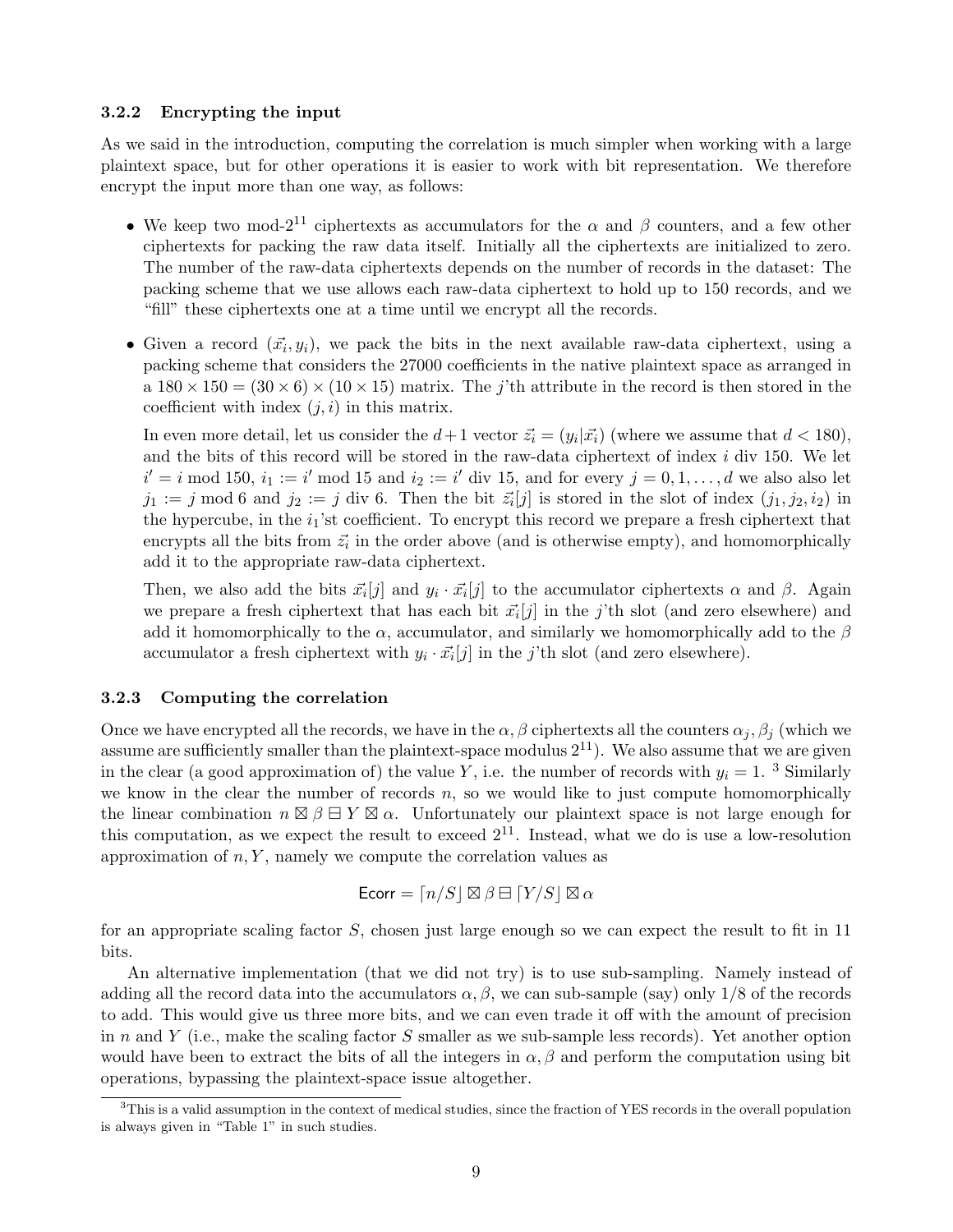Once we have the Ecorr ciphertext, we extract the bits to get ciphertexts  $\text{Ecorr}_1, \text{Ecorr}_2, \text{Ecorr}_3, \ldots$ where  $\equiv$  Ecorr<sub>i</sub> encrypts the i<sup>'th</sup> bit of all the correlation numbers (represented as signed integers in 2's-complement). I.e., the j'th slot in Ecorr<sub>i</sub> encrypts the i'th bit of the number Corr<sub>i</sub>.

**Computing the absolute value.** Once we have the bits of the  $Corr<sub>i</sub>$ 's, we need to compute their absolute value. Here we simplify things by computing the 1's-complement absolute value (rather than 2's-complement). Namely, for a signed integer in binary representation  $x = x_t x_{t-1} \dots x_0$ , we will set  $x'_i = x_i \oplus x_t$  ( $i \leq t-1$ ). Note that this introduces an error if  $x < 0$  (since we now have  $x' = -x-1$ ) rather than  $x' = -x$ ). But we assume that the "relevant" columns have much stronger correlation than the others, so a  $\pm 1$  error should not make a difference.

#### 3.2.4 Finding the  $k$  most correlated columns

We now come to the most expensive part of our procedure, where we find the indexes of the k columns with largest correlation magnitude.

We note that the correlation computations above were done on packed ciphertexts, in a SIMD manner. This means that we now have a few ciphertexts (one for each bit of precision), with the  $i$ 'th bit of  $|Corr_j|$  stored in the j'th slot of the i'th ciphertext. We therefore find the top few values by a shift-and-MUX procedure, using a binary comparison subroutine:

- Let  $\vec{C}$  be the vector of values that we have, we compare point-wise  $\vec{C}$  to  $\vec{C} \ll \ell/2$  (where  $\ell$  is the number of slots), homomorphically computing in each slot  $j \leq \ell/2$  a bit  $b_j$  which is zero if  $C_j < C_{j_{\ell/2}}$  and one otherwise. Then we set  $\vec{C'} := \vec{b} \boxtimes (\vec{C} \ll l/2) + (1 \boxminus \vec{b}) \boxtimes \vec{C}$ .
- Then we repeat the process with shifting by  $\ell/4$ , etc. After  $log(\ell)$  such steps we have transformed the vector into a heap with the MAX value at the root (which is at slot 0).

We then zero-out the MAX value at slot 0, and repeat the process to get the 2nd-largest value, then the 3rd-largest value, etc. After running this procedure  $k$  times, we have our  $k$  largest values.

We remark that this procedure that we implemented does not take any advantage of the fact that after finding the largest value we have the values in a heap rather than in arbitrary ordering. But note that in our SIMD environment we only need  $log(\ell)$  operations to extract the next largest value, the same as extracting a value from a heap. We do not know if there is a SIMD solution that uses less than  $\log \ell$  operations per extracted value.

• As described above, this procedure gives the k largest  $Corr<sub>j</sub>$  values, but our goal here is to compute the argmax, namely the indexes of these k largest values.

To that end, we pack the indexes in the same order as we do the values. Namely we keep another ciphertext that packs the index j in the same slot that Ecorr packs the value Corr<sub>j</sub>. Then we perform the comparison on Ecorr, computing the  $\vec{b}$  as before, and apply the same shift-and-MUX operations to both Ecorr and the ciphertext containing the indexes. This ensures that when the MAX value arrives in slot 0 in Ecorr, the index of the corresponding column will arrive at slot 0 of the other ciphertext.

**Extracting the k most correlated columns.** Now that we computed the indexes of the k significant columns, we proceed to extract these columns from the raw-data ciphertexts. Note that with the packing scheme as described above, each column  $i$  is packed in all the coefficients of all the slots with hypercube indexes (*j* mod 6, *j* div 6,  $\star$ ).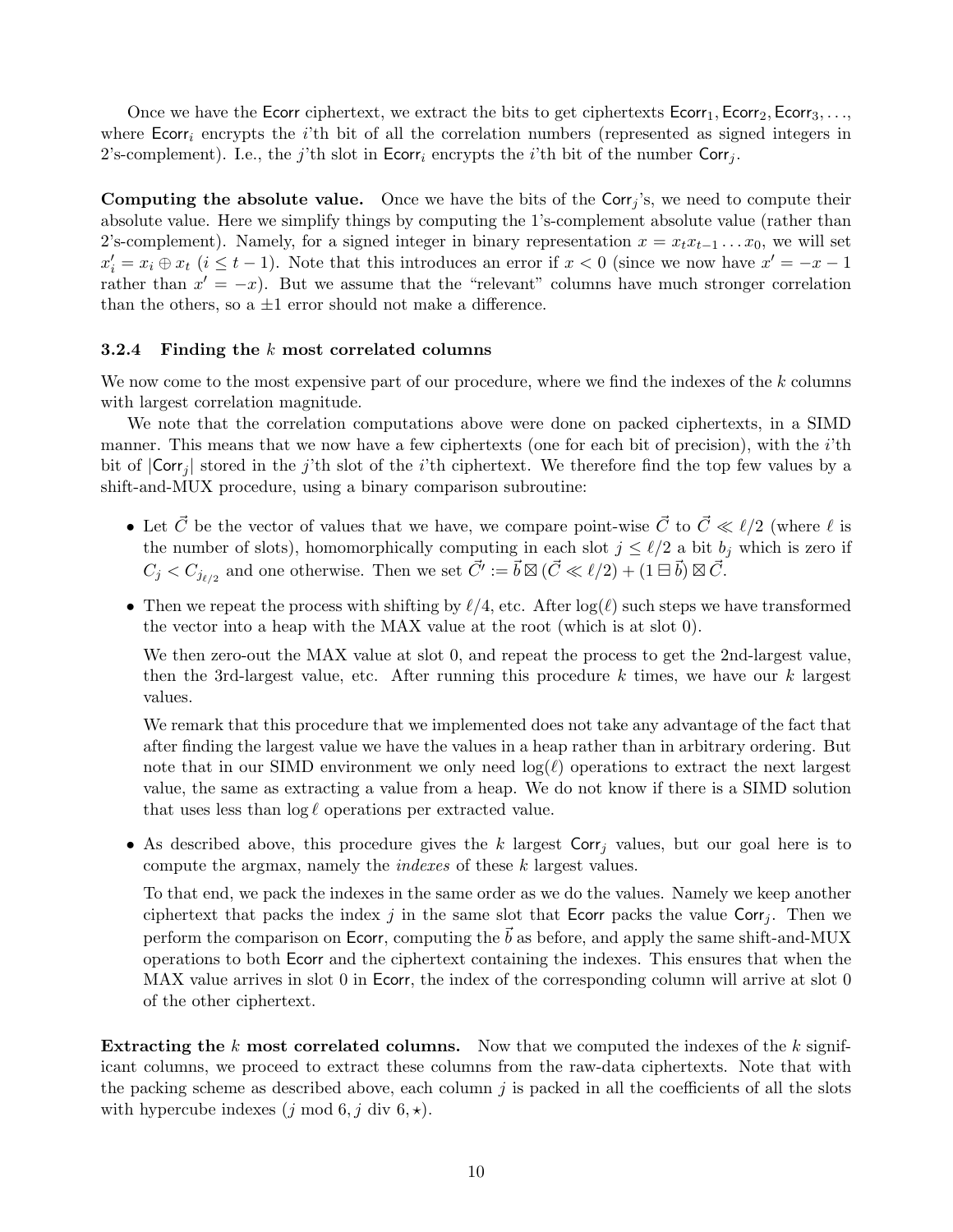We therefore implement a homomorphic operation, similar to the shift-and-MUX from above, that given the bits of j, move each slot (j mod  $6, j$  div  $6, i$ ) to position  $(0, 0, i)$ , then zero-out all other slots, thus extracting the raw data of column j. We repeat this for column 0 (containing the  $y_i$ 's) and columns  $i_1, \ldots, i_k$ .

#### 3.2.5 Computing the category counters

Now that we extracted the data corresponding to the relevant  $k + 1$  columns, we need to count for every value  $\{0,1\}^{k+1}$ , how many records  $(y_i, \vec{x'_i})$  we have with this value. After the column extraction step above the bits of each column are packed in all the coefficients of some of the slots (namely slots of index  $(0, 0, \star)$  in several ciphertexts.

As a first step in computing the counters, we distribute the bits of each column  $j$  among the slots of one ciphertext  $C_j$ , one bit per slot. This is doable since we have 1800 slots per ciphertext, and less than 1800 records in our dataset. (If we had more records we could have used more ciphertexts to pack them, this would not have made a big difference in running time.) Similar to other data movement procedures (e.g., the replicate procedures from [17]), the bit distribution can be done using a shift-and-add approach, and there are some time-vs.-noise trade-offs to be had. In our program we somewhat optimized this step, but more optimizations are certainly possible.

After we have the bits from each column j in the slots of one ciphertext  $C_j$ , we proceed to compute in a SIMD manner all the indicator bits  $\chi_{i,m}$ , for  $i = 0, \ldots, n$  and  $m \in [2^{k+1}]$ , indicating whether the record  $\vec{x'_i}, y_i$  belongs to category m. I.e., whether  $(y_i | \vec{x'_i}) = bin(m)$ . This is done simply by taking all the "subset products" of the  $k+1$  ciphertexts  $C_j$ . Namely we compute the product ciphertexts  $P_0, P_1, \ldots, P_{2^{k+1}-1}$  as follows:

$$
P_0 := (1 - C_i) \boxtimes \dots \boxtimes (1 - C_{k-1}) \boxtimes (1 - C_k)
$$
  
\n
$$
P_1 := (1 - C_i) \boxtimes \dots \boxtimes (1 - C_{k-1}) \boxtimes C_k
$$
  
\n
$$
P_2 := (1 - C_0) \boxtimes \dots \boxtimes C_{k-1} \boxtimes (1 - C_k)
$$
  
\n
$$
P_3 := (1 - C_0) \boxtimes \dots \boxtimes C_{k-1} \boxtimes C_k
$$
  
\n
$$
\vdots
$$
  
\n
$$
P_{2^{k+1}-1} := C_0 \boxtimes \dots \boxtimes C_{k-1} \boxtimes C_k
$$

Computing all these  $2^{k+1}$  products is done in depth  $\lceil \log_2(k+1) \rceil$ , and using "not much more" than  $2^{k+1}$  multiplications, as we describe in Section 4. (Specifically, for our choice of  $k = 5$  we use 96 multiplies.)

At this point, each slot i in the ciphertext  $P_m$  contains the indicator bit  $\chi_{i,m}$ . All that is left is to sum up all the slots in each ciphertext  $P_i$  (as integers in binary representation), getting the bits of the corresponding counter. In our program we implemented a special-purpose accumulation procedure for this purpose, described in Section 5 (but that procedure is not very well optimized). The accumulation of the  $P_m$ 's for  $m = 0 \ldots, 2^{k-1}$  give the counters  $N_m$ , and the accumulation of the  $P_m$ 's for  $m = 2^k, \ldots, 2^{k+1} - 1$  gives the counters  $Y_{m-2^k}$ .

Our accumulation routine also includes a "transpose-like" operation: In the input we have different categories (buckets) represented by different ciphertexts, with the different rows across the slots. In the output we have the different categories across the slots and different ciphertexts for different bit positions. (We expect seven-bit counters in the output, so we have seven ciphertexts  $Q_0, \ldots, Q_6$ encrypting the bits of the counters. The slots in  $\sum 2^i Q_i$  give all the counter values, with the m'th counter in the m'th slot.) We terefore need to "transpose" from categories across different ciperhtexts to categories across slots in the same ciphertext. This "transpose-like" operation is handled at the same time as the accumulation: Beginning with all the slots in the input corresponding to bits of the same counter, we gradually accumulate many bits in larger integers, thereby clearing the slots of these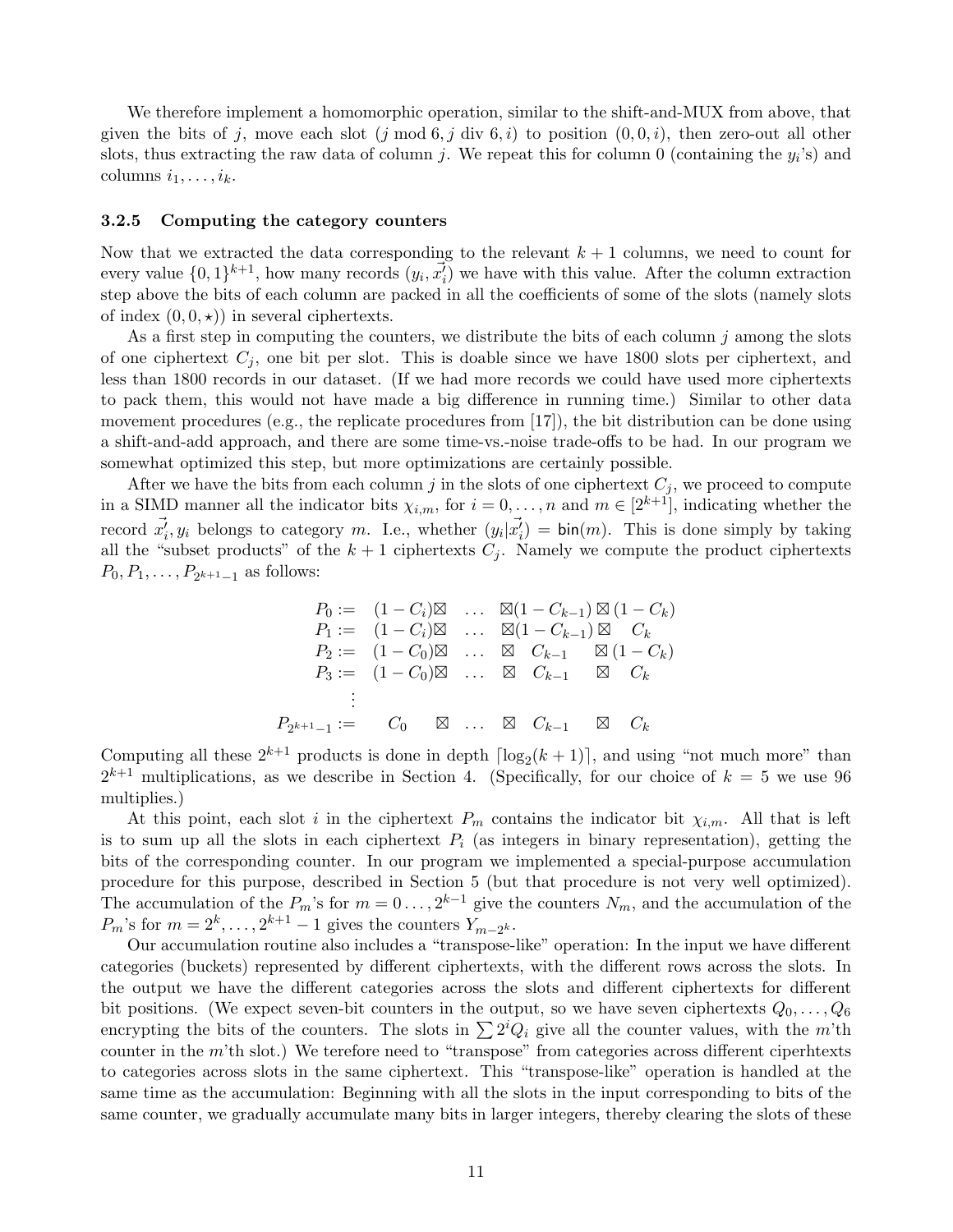bits so we can pack in these slots the integers for other counters, until we have the integers of all the counters packed across the slots of the result.

#### 3.2.6 Computing the variance and log-ratio

Next we need to compute from  $Y_m$  and  $N_m$  the values  $V_m = \frac{Y_m N_m}{Y_m + N_m}$  $\frac{Y_m N_m}{Y_m + N_m}$  and  $U_m = V_m \cdot \ln(Y_m / N_m)$ . Computing the variance and log-ratio is done using table lookups: As described in Section 4, for some function f that we want to compute, we pre-compute a table  $T_f$  such that  $T[x] = f(x)$  for all x. These tables are computed with some fixed input and output precision, which means that the values there are only approximate. (In our program we use 7 input bits and 7 output bits for most tables.)

We use tables for three functions in our program, specifically  $T_{inv}[x] \approx 1/x$ ,  $T_{inv}[x] \approx 1/(x+1)$ , and  $T_{ln}[x] \approx \ln(x)/(x+1)$ . Then given  $Y_m$  and  $N_m$  we compute

$$
r_m := Y_m \cdot T_{inv}[N_m] \approx Y_m/N_m,
$$
  
\n
$$
V_m := Y_m \cdot T_{inv1}[r_m] \approx Y_m \cdot \frac{1}{Y_m/N_m+1} = Y_m N_m/(Y_m + N_m)
$$
  
\n
$$
U_m := Y_m \cdot T_{ln}[r_m] \approx \ln(Y_m/N_m) \cdot Y_m N_m/(Y_m + N_m)
$$

Since the counters are packed in the different slots of the ciphertexts  $Q_i$ , then we only need to perform these operations once to compute in SIMD all the  $V_m$ 's and  $U_m$ 's.

#### **3.2.7** Computing the matrix A and vector  $\vec{b}$

The next step is to compute  $A := C_k \times \text{diag}(\vec{V}) \times C_k^T$  and  $\vec{b} := C_k \times \vec{U}$  (over the rationals), using the bit representation of the  $V_m$ 's and  $U_m$ 's (which in our program are represented by seven bits each). Given the structure of the 0-1 matrix  $C_k$ , in our  $k = 5$  implementation these computations require computing a relatively small number of subset-sums of these numbers (in binary representation). In particular, for every two bits position  $\ell_1, \ell_2 \in \{0 \dots k-1\}$ , we need to sum up all the number  $V_m$ corresponding to indexes m with bits  $\ell_1, \ell_2$  set (i.e,  $m_{\ell_1} = m_{\ell_2} = 1$ ), and we also need one more subset sum of all the numbers  $V_m$  of even index  $(m_0 = 0)$ . Similar subset sums should be computed of the numbers  $U_m$ , and we pack the numbers  $U_m$ ,  $V_m$  in such a way that the sums for  $U_m$ ,  $V_m$  can be computed together.

Computing all the entries of  $\overrightarrow{A}$ ,  $\overrightarrow{b}$  for our case  $k = 5$  takes only 16 subset sums. Note that since the different numbers are packed in different slots, then adding two numbers require that we rotate the ciphertext to align the slots of these numbers. Again we carefully packed the numbers in the slots to reduce the number of rotations needed, and this step in its entirety requires 50 different rotation amounts (each applied to all the seven bits of the numbers, for a total of 350 rotation operations).

### 3.2.8 Solving  $A\vec{w'} = \vec{b}$

The final operation that needs to be computed is solving the linear system  $A\vec{w'} = \vec{b}$  over the rationals to find  $\vec{w'}$ . Here, however, we have a problem: recall that the procedures above only compute an approximation of  $A,\vec{b}$  (mostly due to our use of low precision in the table-lookup-based implementation of inversion and logarithm). Hence we must use a very numerically-stable method for solving this linear system in order to get a meaningful result, and such methods are expensive.

One solution (which is what we implemented) is to simply send  $A, \vec{b}$  back to the client, along with the indexes  $j_1, \ldots, j_k$  of the significant columns. The client then decrypts and solves in the clear to find  $\vec{w'}$  and therefore  $\vec{w}$ . The drawback of this solution, of course, is that it leaks to the client more information than just the solution vector  $\vec{w'}$ . In section 6 we describe a solution that prevents this extra leakage, leaking to the client only as much information as contained in  $\vec{w'}$ , without having to implement homomorphically expensive linear-system solvers. However we did not get around to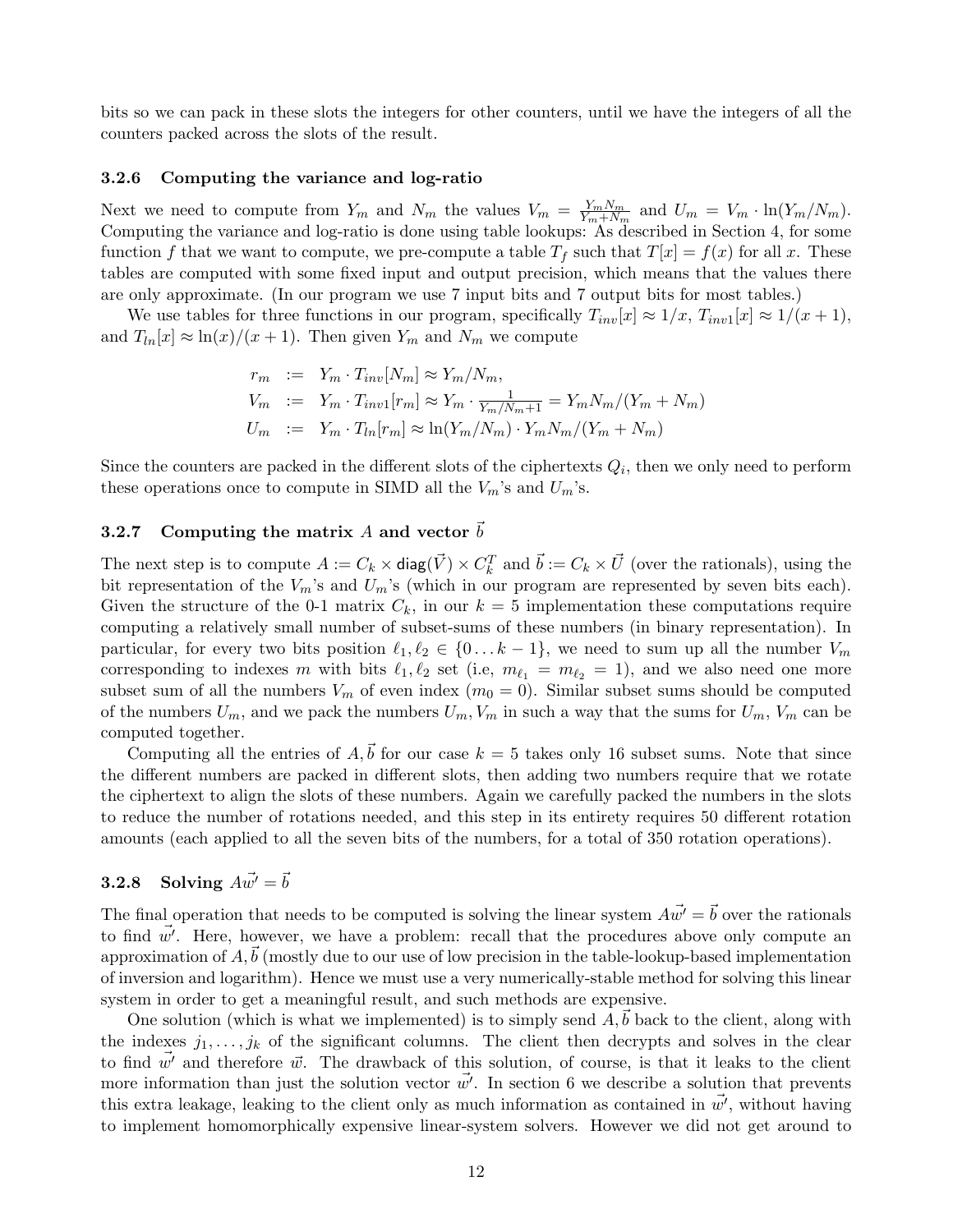implementing this solution in our program. (We remark that implementing it would not have added significantly to the running time.)

#### 3.2.9 Bootstrapping considerations

As it turns out, most of the runtime of our program is spent in the recryption operations, between 66% and 75%. We must therefore be frugal with these operations. Some things that we did to save on them include:

- Fully packed recryption. HEIID can bootstrap fully packed ciphertexts, i.e., ones that encode  $\phi(m)$ coefficients in one ciphertext. The ciphertexts that we manipulate in our procedure, however, are seldom fully packed. Hence, whenever we need to perform recryption, we first pack as much data as we can in a single ciphertext, then bootstrap that ciphertext, and unpack the data back to the ciphertexts where it came from.
- Strategic recryption. Instead of performing recryption only at the last minute, we check the level of our ciphertexts before every "big step" in our program. For example, before we begin to add two numbers in binary representation, we check all the bit encryptions to ensure that we could complete the operation without needing to recrypt. If any of the input bits is at a low enough level, we pack all the input bits as above and recrypt them all. Then we unpack and perform the entire "big step" without any further recryption operations. This way we ensure that we never need to recrypt temporary variables that are used in internal computations, only the "real data" which is being manipulated.

# 4 Computing "Complicated Functions" using Table Lookups

As we explained above, we used a solution based on table lookup to implement a low-precision approximation of "complex functions". Namely, for a function  $f$  that we need to compute, we pre-compute in the clear a table  $T_f$  such that  $T_f[x] = f(x)$  for every x in some range. Then given the encryptions of the (bits of) x, we perform homomorphic table lookup to get the (bits of) the value  $T_f[x]$ .

Building the table. Importantly, implementing a function using table lookup relies on fixed-point arithmetic. Namely the input and output must be encoded with a fixed precision and fixed scaling. In our implementation, we have three fixed-point parameters, precision  $p$ , scale  $s$ , and a Boolean flag  $\nu$  that indicates if the numbers are to be interpreted as unsigned ( $\nu$  = false) or as signed in 2's complement ( $\nu$  = true). Given the parameters  $(p, s, \nu)$ , a p-bit string  $(x_{p-1} \ldots x_1 x_0)$  is interpreted as the rational number

$$
R_{p,s,\nu}(x_{p-1}\dots x_1x_0)=2^{-s}\cdot\left(\sum_{i=0}^{p-1}2^ix_i\ +(-1)^{\nu}\cdot2^{p-1}x_{p-1}\right).
$$

In our implementation we have two such sets of parameters,  $(p, s, \nu)$  for the input (i.e., indexes into T), and  $(p', s', \nu')$  for the output (i.e., values in T). With these parameters, the table will have  $2^p$  entries, each big enough to hold a  $2^{p'}$ -bit number. In our implementation we pack all the bits of the output in one plaintext slot, so we can only accommodate tables with output precision up to the size of the slots.

Preparing the table  $T_f$  with parameters  $(p, s, \nu, p', s', \nu')$  for a function  $f(\cdot)$ , each entry in the table consists of a native plaintext element (i.e, an element in  $\mathbb{Z}[X]/(\Phi_m(X), p^r)$ , in our case  $m = 2^{15} - 1$ ,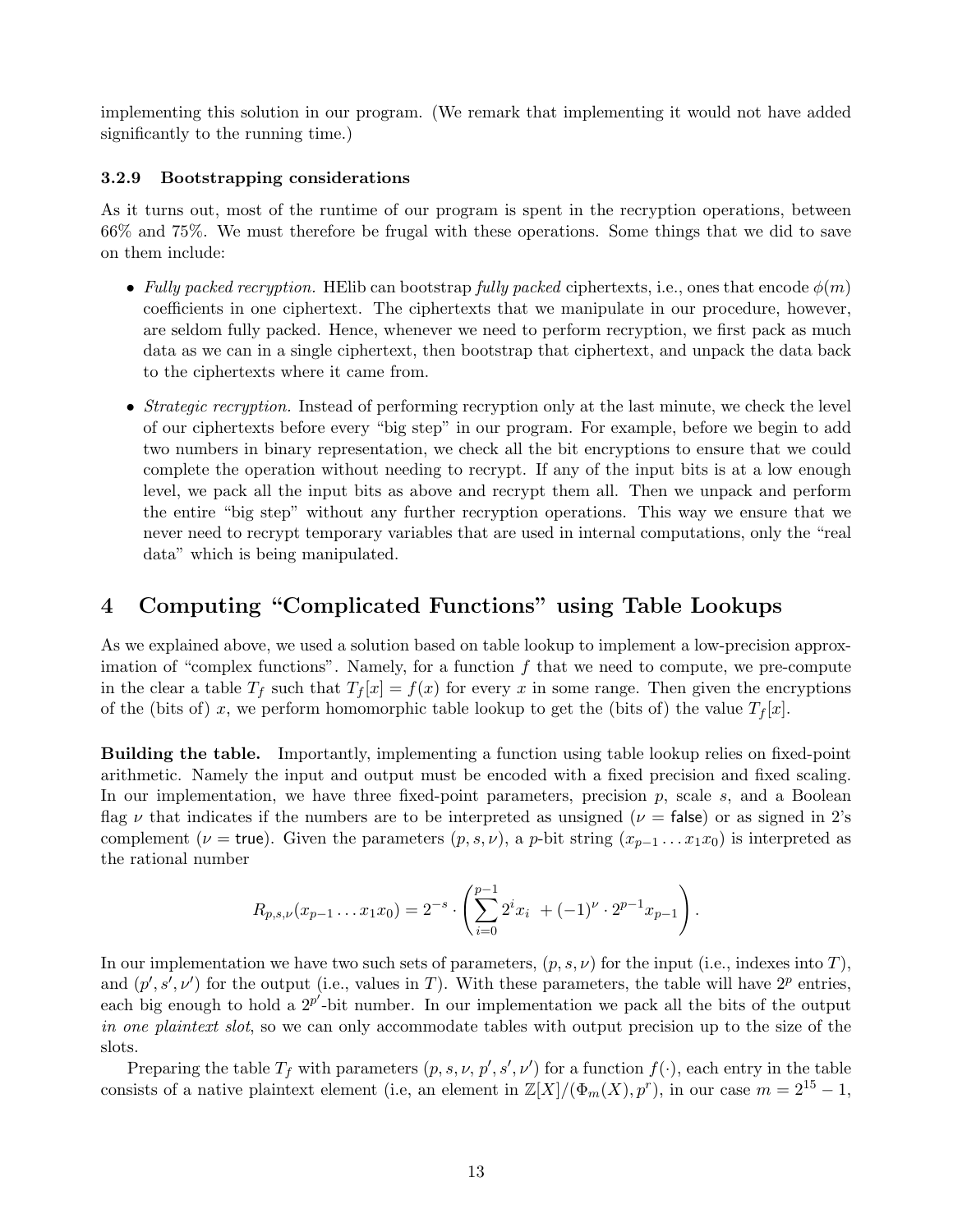$p^r = 2^{11}$ ). For every index  $i \in [2^{p_{in}}]$ , we put in  $T_f[i]$ , and element that has in every plaintext slot the bits of the integer  $z_i$  such that

$$
R_{p',s',\nu'}(\mathsf{bin}(z_i)) = \left\lceil f\big(R_{p,s,\nu}(\mathsf{bin}(i))\big) \right\rfloor_{p',s'}
$$

where  $\lceil x \rfloor_{p',s'}$  rounds the real value x to the nearest point in the set  $2^{-s'} \cdot [2^{p'}]$ .

Saturated arithmetic. When building the table, we need to handle cases where the function value is not defined at some point, or is too large to encode in  $p'$  bits. In these cases, the number that we store in the table will be either the largest or smallest number (as appropriate) that can be represented with the given parameters  $p', s', \nu'$ . (For example, in the table for  $f(x) = 1/x$ , the entry  $T_{1/x}[0]$  will have the MAXINT value  $2^{p'} - 1$  encoded in all the slots.)

Computing all subset-products. The main subroutine in homomorphic table lookup is a procedure that computes all the subset products of a vector of bits. The input is an array of  $p$  encrypted bits  $\sigma_{p-1},\ldots,\sigma_1,\sigma_0$ , and the output is a vector of  $2^p$  bits  $\rho_m$  of all the "subset products" of the  $\sigma_i$ 's the their negation, i.e.,

$$
\rho_0 := (1 - \sigma_i) \cdot \dots \cdot (1 - \sigma_{p-1}) \cdot (1 - \sigma_p) \n\rho_1 := (1 - \sigma_i) \cdot \dots \cdot (1 - \sigma_{p-1}) \cdot \sigma_p \n\rho_2 := (1 - \sigma_0) \cdot \dots \cdot \sigma_{p-1} \cdot (1 - \sigma_p) \n\rho_3 := (1 - \sigma_0) \cdot \dots \cdot \sigma_{p-1} \cdot \sigma_p \n\vdots \n\rho_{2^p-1} := \sigma_0 \cdot \dots \cdot \sigma_{p-1} \cdot \sigma_p
$$

Namely, for any  $m \in [2^p]$ , the bit  $\rho_m$  is set to  $\rho_m := \prod_{m_j=1} \sigma_j \cdot \prod_{m_j=0} (1 - \sigma_j)$ .

To compute all these products  $\rho_m$  we use a "product tree" that on one hand ensure that the multiplication depth remains as low as possible (namely  $\lceil \log_2 p \rceil$ ), and on the other hand tries to use as few multiplication operations as possible. For  $p$  power of two, this can be done recursively as follows:

> ComputeAllProducts(input:  $\sigma_{p-1}, \ldots, \sigma_0$ , output:  $\rho_{2^p-1}, \ldots, \rho_0$ ) 1. if  $p = 1$  return  $\rho_0 := 1 - \sigma_0$ ,  $\rho_1 := \sigma_0$ 2. else 2. ComputeAllProducts(input:  $\sigma_{p/2-1}, \ldots, \sigma_0$ , output:  $\rho'_5$  $\beta'_{2p/2-1}, \ldots, \rho'_0)$ 4. ComputeAllProducts(input:  $\sigma_{p-1}, \ldots, \sigma_{p/2}$ , output:  $\rho''_2$  $\frac{n}{2^{p/2}-1}, \ldots, \rho_0'')$ 5. for *i*, *j* in  $0, \ldots, 2^{p/2}$ , set  $\rho_{2^{p/2}j+i} := \rho''_j \cdot \rho'_i$ .

Essentially the same procedure applies when  $p$  is not a power of two, except that it is better to split the array so that the first part is of size power of two (i.e., size  $2^{\ell}$  for  $\ell = \lceil \log_2 p \rceil - 1$ ) and the second part is whatever is left.

We comment that this procedure is not quite optimal in terms of the number of multiplications that it uses, but it is not too bad. Specifically the number of multiplications that it uses to compute the 2<sup>p</sup> products is only  $N(p) = 2^p + 2N(p/2) = 2^p + 2^{p/2+1} + 2^{p/4+2} + \cdots$ . One optimization that we have in our program is that we stop the recursion at  $p = 2$  rather than  $p = 1$ , and compute the four output bits using just a single multiplication (rather than four). Namely we set  $\rho_3 = \sigma_1 \sigma_0$ ,  $\rho_2 = \sigma_1 - \sigma_1 \sigma_0$ ,  $\rho_1 = \sigma_0 - \sigma_1 \sigma_0$ , and  $\rho_0 = 1 + \sigma_1 \sigma_0 - \sigma_1 - \sigma_0$ .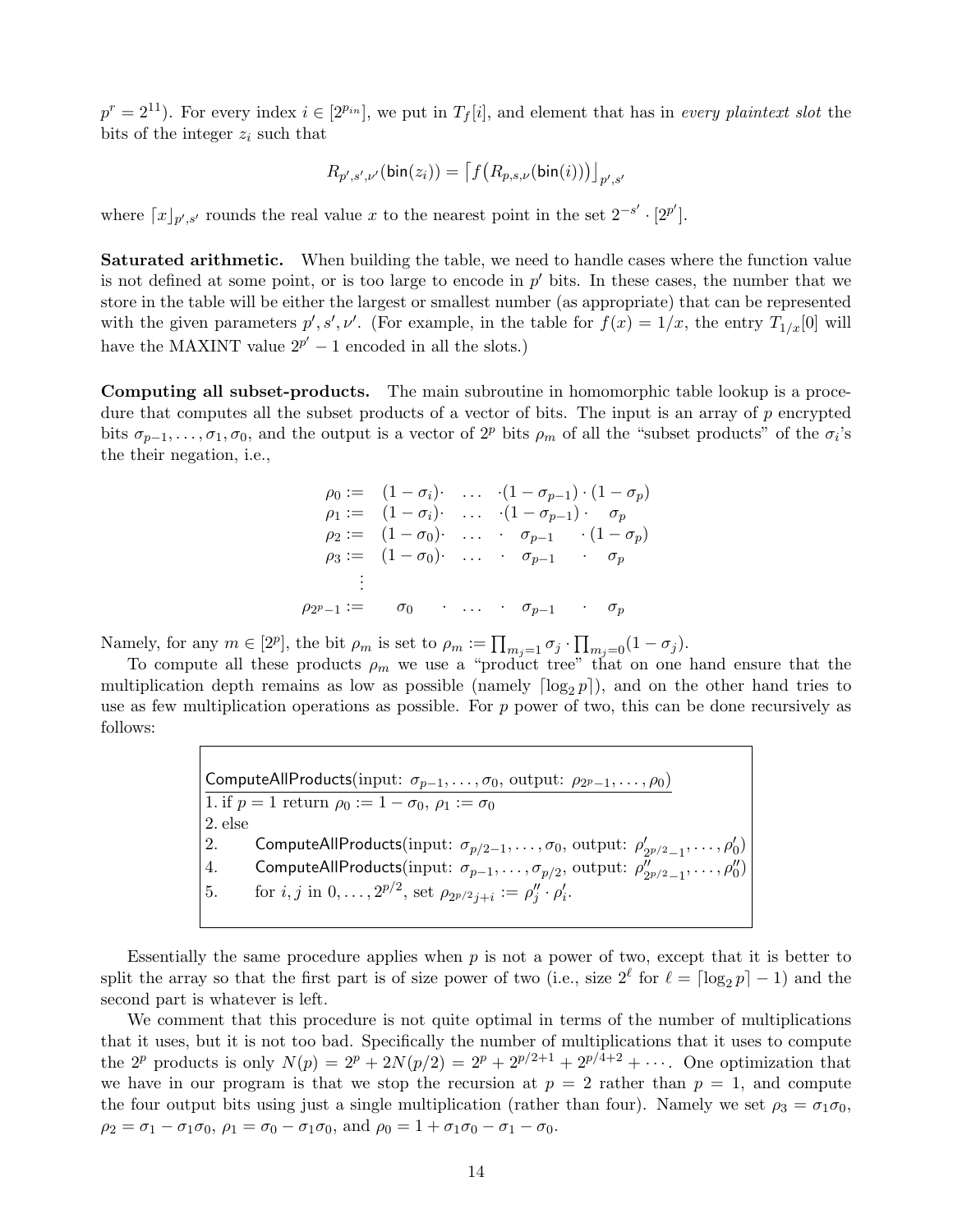This optimization can in principle be extended to higher values of p, but it gets more complicated. The idea is that the  $\rho_m$ 's can be computed in terms of the "real subset products"  $\tau_m = \prod_{m_j=1} \sigma_j$ . The  $\tau_m$ 's can be computed using a recursive formula similar to the one above, except that in the last line if  $i = 0$  or  $j = 0$  we do not need to multiply. (For  $i = 0$  we set  $\tau_{2^{p/2}j} := \tau_j''$  and for  $j = 0$  we set  $\tau_i := \tau'_i$ .) Hence the number of products is reduced to  $N'(p) = (2^{p/2} - 1)^2 + 2N'(p/2) = 2^p - p - 1$ . The problem with this procedure is that recovering the  $\rho_m$ 's from the  $\tau_m$ 's seems complicated (and the savings are not that large), so we did not attempt to implement it.

**Homomorphic table lookup.** Once we have a table  $T[0, \ldots, 2^p-1]$  and an implementation of the subset-product procedure above, implementing homomorphic lookups into the table with encrypted p-bit indexes requires just a simple MUX. Namely, we are given p ciphertexts, encrypting the bits  $\sigma_i$ of an index into T. We apply the subset-product procedure above to get all the products  $\rho_m$ , then return  $\sum_m T[m] \square \rho_m$ .

Note that the input ciphertext could be packed, with a different bit  $\sigma_{i,j}$  in each slot j of ciphertext i. In this case our lookup procedure would return a SIMD table lookup: the coefficients of the  $j$ 'th slot of the output will store the bits of  $T[x_j]$ , where  $x_j = \sum_i 2^i \sigma_{i,j}$ .

We also remark that it is possible to implement different tables in different slots, so the  $j'$ <sup>th</sup> output slot will contain  $T_i [x_i]$  instead of all using the same table T. This will require only a minor change to our procedure for building the table (and no change to the homomorphic lookup procedure), but we did not implement this variant yet.

### 5 Binary Arithmetic and Comparisons

Much of our logistic-regression procedure manipulates the various variables in their binary representation. To implement these manipulations, we rely on procedures that implement various common low-level operations, such as arithmetic and comparisons in binary representation. In this section we describe our implementation of these low-level operations, which has been integrated into the HElib library.

### 5.1 Adding Two Integers

One basic operation that we need is adding two integers in binary representation. The input consists of two sequences of ciphertexts,  $(a_{t-1}, \ldots, a_1, a_0)$  and  $(b_{t-1}, \ldots, b_1, b_0)$ , encrypting the bits of two integers a, b, respectively (using padding, we can assume w.l.o.g. that the two integers have the same bit size).<sup>4</sup> The output is the sequence of ciphertexts  $(s_{t+1}, \ldots, s_1, s_0)$ , encrypting the bits of the sum  $s = a + b$ . Of course the hard part is to compute the carry bits in the addition, which we do as follows:

- For  $i = 0, ..., t 1$  we compute "generate carry" and "propagate carry" bits,  $g_i := a_i b_i$  and  $p_i := a_i + b_i$ . (Note that at most one of  $p_i, g_i$  can be 1.)
- We extend the "generate" and "propagate" bits to intervals, where for any  $i \leq j$  we have  $p_{[i,j]} = \prod_{k=i}^{j} p_k$  and  $g_{[i,j]} = g_i \cdot \prod_{j=i+1}^{j} p_k$ .
- The carry bit out of position j is  $c_j := \sum_{i=0}^j g_{[i,j]}$ , and the result bits are  $s_i := a_i + b_i + c_{i-1}$  for  $i=0,\ldots,t$ .

<sup>&</sup>lt;sup>4</sup>We can have different bits in different plaintext slots of these ciphertexts, so each slot could represent a different integer and the addition will be applied to all of them.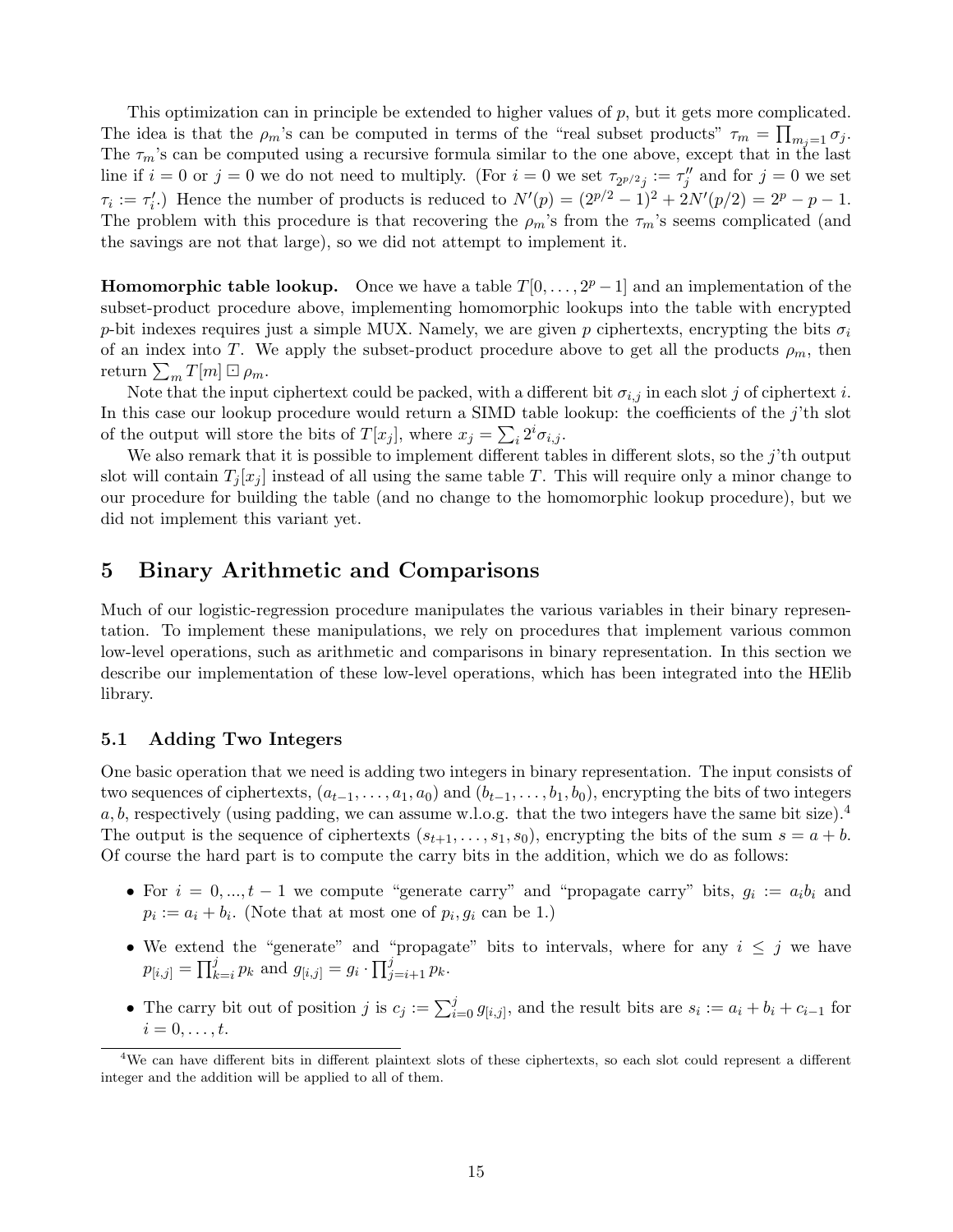To get all the carry bits  $c_i$ , we therefore need to compute all the interval products  $g_{[i,j]}$  for all  $[i,j] \subseteq$  $[0, t-1]$ , which we do using a dynamic-programming approach. Namely we compute for all the intervals of size two, then all intervals of size up to four, etc.

In more detail, given the inputs  $a_i, b_i$  we build an *addition DAG* that encodes our plan for what ciphertexts to multiply in what order. This is done to ensure that we consume the smallest number of levels, and use as few multiplications as we can. Note that the input ciphertexts need not be all at the same level, and the plan may vary depending on the input levels.

The DAG has two nodes for every interval  $[j, i] \subseteq [0, t - 1]$ , representing  $p_{[i,j]}$  and  $g_{[i,j]}$ , and each node has two parents which are the nodes that should be multiplied to form the variable of this node. We initialize the nodes in the DAG in the following order:

- First we initialize all the singleton nodes  $p_{[i,i]}$ , the parents are set to  $a_i, b_i$  and the level is set to  $min($ |v| $(a_i)$ , |v| $(b_i)$ ).
- Next we initialize all the other nodes  $p_{[i,j]}$  in order of increasing interval size. To initialize  $p_{[i,j+1]}$ , we compute

$$
k = \arg\max_{k \in [i,j]} \left\{ \min \left( \text{lvl}(p_{[i,k]}), \text{lvl}(p_{[k+1,j+1]}) \right) \right\}
$$

(breaking ties as described later in this section). The parents of  $p_{[i,j+1]}$  are set to  $p_{[i,k]}$  and  $p_{[k+1,j+1]}$ , and its level to min  $(\text{lvl}(p_{[i,k]}), \text{lvl}(p_{[k+1,j+1]})) - 1.$ 

- Next we initialize all the singleton nodes  $g_{[i,i]}$ , the parents are set to  $a_i, b_i$  and the level is set to  $\min(\text{lvl}(a_i), \text{lvl}(b_i)) - 1.$
- Finally we initialize all the other nodes  $g_{[i,j]}$  in order of increasing interval size. To initialize  $p_{[i,j+1]}$ , we compute

$$
k = \arg\max_{k \in [i,j]} \left\{ \min \left( \text{lvl}(g_{[i,k]}), \text{lvl}(p_{[k+1,j+1]}) \right) \right\}
$$

(breaking ties as described later in this section). The parents of  $p_{[i,j+1]}$  are set to  $g_{[i,k]}$  and  $p_{[k+1,j+1]}$ , and its level to min  $(\text{lvl}(g_{[i,k]}), \text{lvl}(p_{[k+1,j+1]})) - 1.$ 

This procedure ensures that each node ends up at the highest possible level (i.e. the lowest possible multiplication depth), for the given levels of the inputs  $a_i, b_i$ . When all the input bits  $a_i, b_i$  are at the same level, then the depth is  $\lceil \log_2(t + 2) \rceil$ , since the largest term that we need to compute is the  $(t + 1)$ -product  $g_{[0,t-1]} = a_0 b_0 \cdot \prod_{i=1}^{t-1} (a_i + b_i + 1).$ 

We note, however, that not all the nodes in the DAG must be computed: Only the nodes  $g_{[i,j]}$  are used in the carry calculation, and not every  $p_{[i,j]}$  is necessarily an ancestor of some  $g_{[i',j']}$ . We can hope that by breaking ties in a clever way when computing argmax above, we can minimize the number of nodes  $p_{[i,j]}$  that need to be computed, hence reducing the number of multiplications that must be performed. In our implementation, we break ties heuristically by choosing among the highest-level k's the nodes that already have the largest number of children.

**The homomorphic addition procedure.** Given the input ciphertexts  $a_i$  and  $b_i$ , we build a DAG as above, and check that the lowest-level node in this DAG is still at a level above zero. If not, then we attempt to recrypt all the input ciphertexts, then re-build the DAG with the new input levels. Once we have a valid DAG, we compute all the  $g_{[i,j]}$  nodes and from then add them as needed to compute all the carry bits, and then compute the result bits.

While computing the  $g_{[i,j]}$ 's, we try to compute the nodes in the DAG lazily, computing each node only when it is needed (either directly for one of the carry bits or indirectly for one of its children), and keeping the intermediate node ciphertexts around only as long as they are still needed. (I.e., as long as they still have some descendants that were not yet computed.) We also use parallelism when we can, computing different nodes using different threads (if we have them).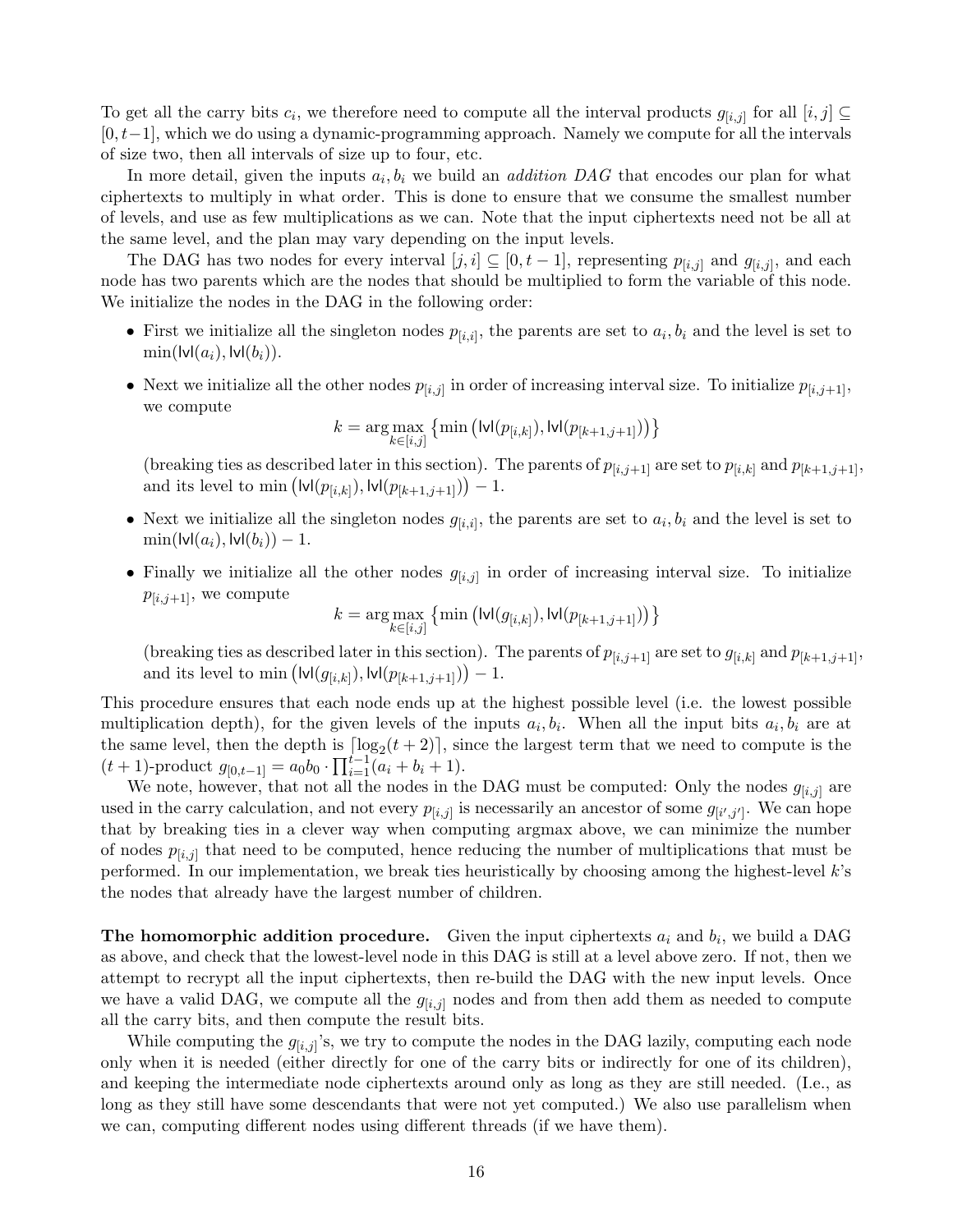#### 5.2 Adding Many Integers

When we need to add many integers (all in binary representation), we use the three-for-two method (cf. [21]) to reduce their number: until we only have two integers left, then use the routine from above to add the remaining two numbers.

The three-for-two procedure. Given three integers in binary representation,  $(u_{t-1}, \ldots, u_0)$ ,  $(v_{t-1} \ldots v_0)$ ,  $(w_{t-1} \ldots w_0)$ , we can add the three bits in each position  $u_i + v_i + w_i$  (over the integers), yielding a number between zero and three that can be represented in two bits. Namely  $u_i + v_i + w_i = x_i + 2y_i$ , where  $x_i = u_i + v_i + w_i \pmod{2}$  and  $y_i = u_i v_i + u_i w_i + v_i w_i \pmod{2}$ . Adding every triple of bits  $u_i, v_i, w_i$  in this manner, we get the two integers  $x = (x_{t-1} \ldots x_0)$ , and  $y = (y_t \ldots y_0 0)$ , such that  $x + y = u + v + w$  over the integers.

Computing the bits of  $x$  involves only additions, and each  $y_i$  can be computed using two multiplications and two additions, namely  $y_i := u_i v_i + (u_i + v_i) w_i$ . Hence x is at the same level as the input numbers  $u, v, w$ , and y is one level lower. (Note also that all the  $x_i$ 's and  $y_i$ 's can be computed in parallel.)

The add-many-numbers procedure. Given many integers in binary, we apply the three-for-two procedure to them in a tree manner, namely we partition them into groups of three, apply the threefor-two to each group separately, then collect all the resulting pairs (plus whatever leftover numbers were not part of any group) into one list, and repeat the process until only two integers are left. This yields multiplication depth  $d \approx \log_{3/2}(n)$  to reduce n numbers into two, while adding at most d to the bitsize of the input integers. Once we have only two integers left, we apply the addition routine from above.

#### 5.3 Integer Multiplication

Given two integers in binary to multiply  $a = (a_{t-1} \ldots a_0)$  and  $b = (b_{t'-1} \ldots b_0)$ , we first compute all the pairwise products  $b_i a_j$ , and then use the add-many-numbers procedure from above to add the  $t'$ integers  $2^{i}b_{i} \cdot a$ . For example when multiplying a 3-bit b by a 4-bit a, we add the numbers

| $b_0 \cdot a =$                                                            |  | $b_0a_3$ $b_0a_2$ $b_0a_1$ $b_0a_0$   |  |
|----------------------------------------------------------------------------|--|---------------------------------------|--|
| $2b_1 \cdot a =$                                                           |  | $b_1a_3$ $b_1a_2$ $b_1a_1$ $b_1a_0$ 0 |  |
| $4b_2 \cdot a = b_2 a_3 \quad b_2 a_2 \quad b_2 a_1 \quad b_2 a_0 \quad 0$ |  |                                       |  |

When both numbers are unsigned, we always choose  $t' \leq t$ , namely we let the longer integer be a and the shorter one be b.

Dealing with negative numbers. In our implementation we also implemented a multiplication of a 2s-complement number  $a$  by an unsigned number  $b$ . In that case we always use the 2s-complement number as  $a$  and the unsigned number as  $b$ , and we modify the procedure above by computing the sign extension of all the numbers  $b_i \cdot a$ , namely replicating the top bit in each number all the way to the largest bit position. For example, if we have a 2-bit 2s-complement number  $(a_1, a_0)$  and a three-bit unsigned number  $(b_2 b_1 b_0)$ , then we compute and add the three integers (considered as 2s-complement numbers):

$$
b_0 \cdot a = b_0 a_1 \quad b_0 a_1 \quad b_0 a_1 \quad b_0 a_0
$$
  
\n
$$
2b_1 \cdot a = b_1 a_1 \quad b_1 a_1 \quad b_1 a_0 \quad 0
$$
  
\n
$$
4b_2 \cdot a = b_2 a_1 \quad b_2 a_0 \quad 0 \quad 0
$$

We did not implement a 2s-complement by 2s-complement multiplication, since we did not need it for the current project.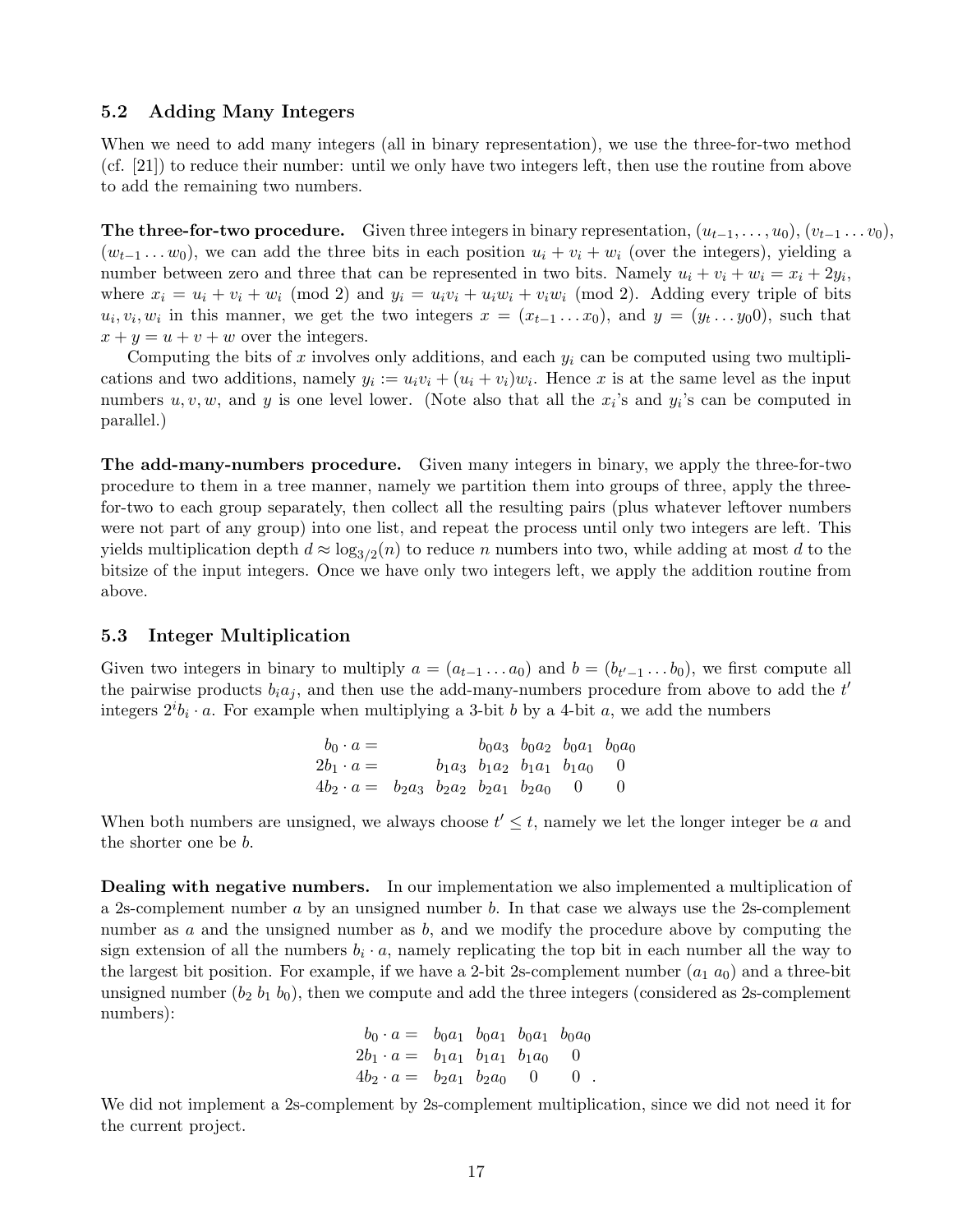#### 5.4 Comparing Two Integers

The procedure for integer comparison is somewhat similar to integer addition. We have two integers in binary,  $a = (a_{t-1}, \ldots, a_1, a_0)$  and  $b = (b_{t-1}, \ldots, b_1, b_0)$ , and we want to compute the two integers  $x = \max(a, b) = (x_{t-1} \dots x_0)$  and  $y = \min(a, b) = (y_{t-1} \dots y_0)$ , as well as the two indicator bits  $\mu = (a > b)$  and  $\nu = (b > a)$  (note that when  $a = b$ , both  $\mu, \nu$  are zero).

We begin by computing for every  $i < t$  the bits  $e_i := a_i + b_i + 1$  (which is 1 iff  $a_i = b_i$ ) and  $g_i := a_i + a_i b_i$  (one iff  $a_i > b_i$ ). We then compute the products  $e_i^* = \prod_{j \geq i} e_j$  and  $g_i^* = g_i \cdot \prod_{j > i} e_j$ , and the bits  $\tilde{g}_i = \sum_{j\geq i} g_1^*$  (one iff  $a_{t-1...i} > b_{t-1...i}$ ). Computing the products  $e_i^*, g_i^*$  is done using a recursive procedure somewhat similar to ComputeAllProducts from Section 4. Finally we compute the results by setting  $\mu := \tilde{g}_0, \nu := 1 + \tilde{g}_0 + e_0^*$ , and for  $i = 0, \ldots, t - 1$  we set  $x_i := (a_i + b_i)\tilde{g}_i + b_i$  and  $y_i := x_i + a_i + b_i.$ 

Note that we use all the  $g_i^*$ 's but only  $e_0^*$  for computing the output results, hence we somewhat optimized our procedure for computing these products by skipping the computation of  $e_i^*$ 's that are never used.

We remark that the last product  $(a_i + b_i)\tilde{g}_i$  means that our procedure may use depth one more than the minimum possible. Using the absolutely smallest possible depth is challenging, straightforward solutions would take  $O(t^2)$  multiplications (vs.  $O(t)$  multiplications in the procedure above). While getting minimal depth with  $O(t)$  multiplications is possible in theory, the procedure for doing this is overly complex (and extremely hard to parallelize), so we opted for a simpler procedure with slightly non-optimal depth. (Also, as opposed to the addition procedure from above, the simple procedure that we implemented here does not vary depending on the level of the input ciphertexts for  $a_i, b_i$ .)

#### 5.5 Accumulating the bits in a ciphertext

As described in Section 3.2, when computing the category counters we at some point have 64 ciphertexts, with ciphertext  $C_m$  encrypting in each slot i the indicator bits  $\chi_{i,m}$ , and we want to sum-up these indicator bits (over the integers) and compute the 64 counters  $P_m \sum_i \chi_{i,m}$ . While this is theoretically just an instance of adding many numbers (these numbers being the bits  $\chi_{i,m}$ ), there are two properties of this instance that require special optimization:

- The input bits to be added are not aligned in the same slots of different ciphertexts, but rather spread across the different slots of the same ciphertext.
- We need to perform this add-many-numbers procedure on 64 different lists in parallel, so we have an opportunity to use SIMD operations.

We therefore implemented a special-purpose shift-and-add procedure to do the accumulation, combining the addition operations that we need to make with the "matrix transpose" that transforms the input counter-per-ciphertext with different bits across the slots into a ciphertext-per-bit-position in the output with the different counters across the slots.

At every step in this procedure we keep a current list of (encrypted) arrays of integers in binary representation. Each array in the list is represented by a vector of ciphertexts  $(c_0, c_1, \ldots)$ , one per bit position, and the integers in the array are the different slots of  $\sum_i 2^i \cdot c_i$ . Initially the list consists of 64 arrays, each array corresponding to the different slots of one of the input ciphertexts, and the integers all bits (so each array is represented by length-1 vector). As the computation progresses, the integers represent partial sums (so their bitsize is getting larger), correspondingly the arrays have fewer integers in them (since the number of partial sums is getting smaller), and also the number of arrays get smaller (as we pack more counters across the slots).

In each step we perform partial addition, adding each group of r partial sums into a single larger sum. We first apply r rotations to all the ciphertexts representing all the arrays, so as to align the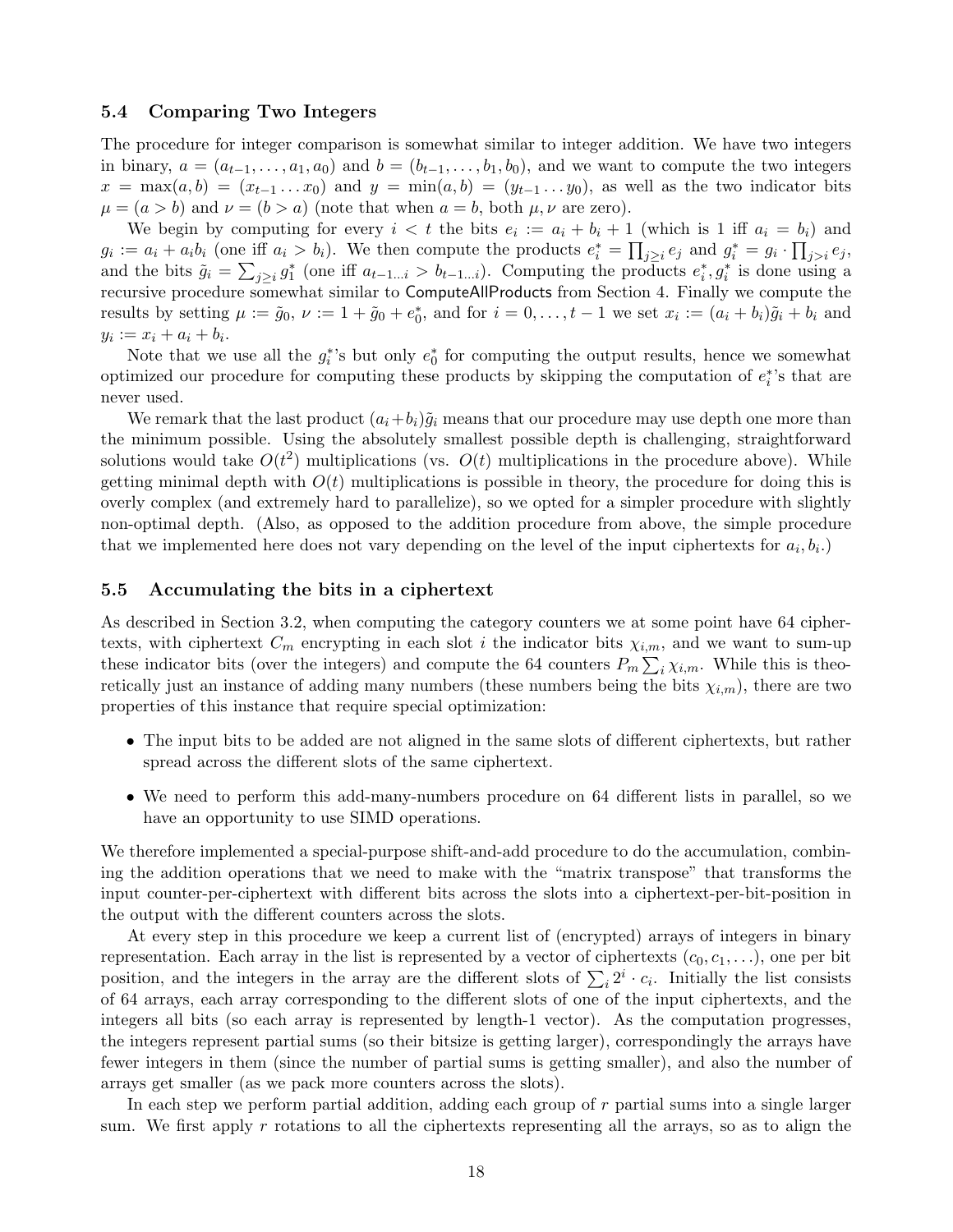numbers that we need to add. These rotations mean that we are using fewer slots to hold these partial sums (since we only use one of each  $r$  slots as the "pivot" where addition is to take place). So we can pack some number  $p \le r$  of these sums and apply the add-many-numbers procedure to all of them in a SIMD manner. This cuts the number of arrays by a p factor, and change the size of arrays by a  $p/r$ factor. (Each array is cut by a factor of r because we add r partial sums into one, but increased by a factor of  $p$  as we pack multiple arrays into one.)

The procedure that we actually implemented is slightly different, in that in the first few steps we consider the different bit positions as different arrays (so we always work with bits rather than larger integers) and just remember for each array the power of two that it should be multiplied by. Only after we complete the "transpose" part of this transformation and have just one slot per counter, we add together all the relevant integers (shifted as needed to account for the powers of two). Specifically, we begin with 64 arrays, each containing 1800 single-bit integers. Then we perform these steps: of four steps:

- 1. In the first step we group  $r_1 = 15$  bits together for addition (yielding 4-bit numbers), and pack  $p_1 = 14$  arrays together. This yields  $4 \cdot \lceil 64/14 \rceil = 20$  new arrays (of bits), and the data for each category counter is spread across  $1800/15 = 120$  slots.
- 2. In the second step we group  $r_2 = 12$  bits together for addition (again melding 4-bit numbers), and pack  $p_2 = 5$  them together. This yields  $4 \cdot [20/5] = 16$  arrays of bits, and the data for each category counter is spread across only  $120/12 = 10$  slots.
- 3. In the this step we group  $r_2 = 10$  bits together for addition (again yielding 4-bit numbers), and no further packing is needed. This yields again  $4 \cdot 16 = 64$  arrays of bits, but now the data for each category counter is all in just one slot position.
- 4. We note that our current 64 ciphertexts encrypt shifted bits, i.e., bits that should be multiplied by some powers of two. No shift amount corresponds to more than twelve ciphertexts, so we can re-arrange these 64 bits in just 12 integers. Then we call our add-many-numbers procedure to add these 12 integers thereby completing the accumulation of the category counters.

The specific choices of  $r_1 = 15$ ,  $p_1 = 14$  and  $r_2 = 12$ ,  $p_1 = 5$  were made so that the shift operations involved in aligning numbers before addition could be implemented with 1D rotation operations. These operations map directly to automorphisms in the underlying cryptosystem, rather than the more expensive general-purpose shifts.

## 6 Solving a Linear System

The last thing that our solution needs to do, after setting the linear system  $A\vec{w'} = \vec{b}$ , is to solve it and output the solution vector  $\vec{w'}$ . But solving a linear system homomorphically is complex, even if it is only a 6-by-6 system as in our application. Moreover, the linear system that we computed was just an approximation (due mostly to the low-precision inherent in our table-based approach to computing inversion and logarithms). Hence we must ensure that our homomorphic solver is numerically stable, making it harder still.

Instead, in our program we opted for simply sending A and  $\vec{b}$  to the client, having the client decrypt and solve in the clear. This "solution", however, leaks information about the input data beyond what is implied by the vector  $\vec{w'}$ . This extra leakage is perhaps acceptable in the context of our application to logistic regression on medical data, but surely there are applications where such a solution will not be acceptable. So we would like to find a feasible solution that will eliminate the extra leakage, simpler than implementing a homomorphic stable linear solver.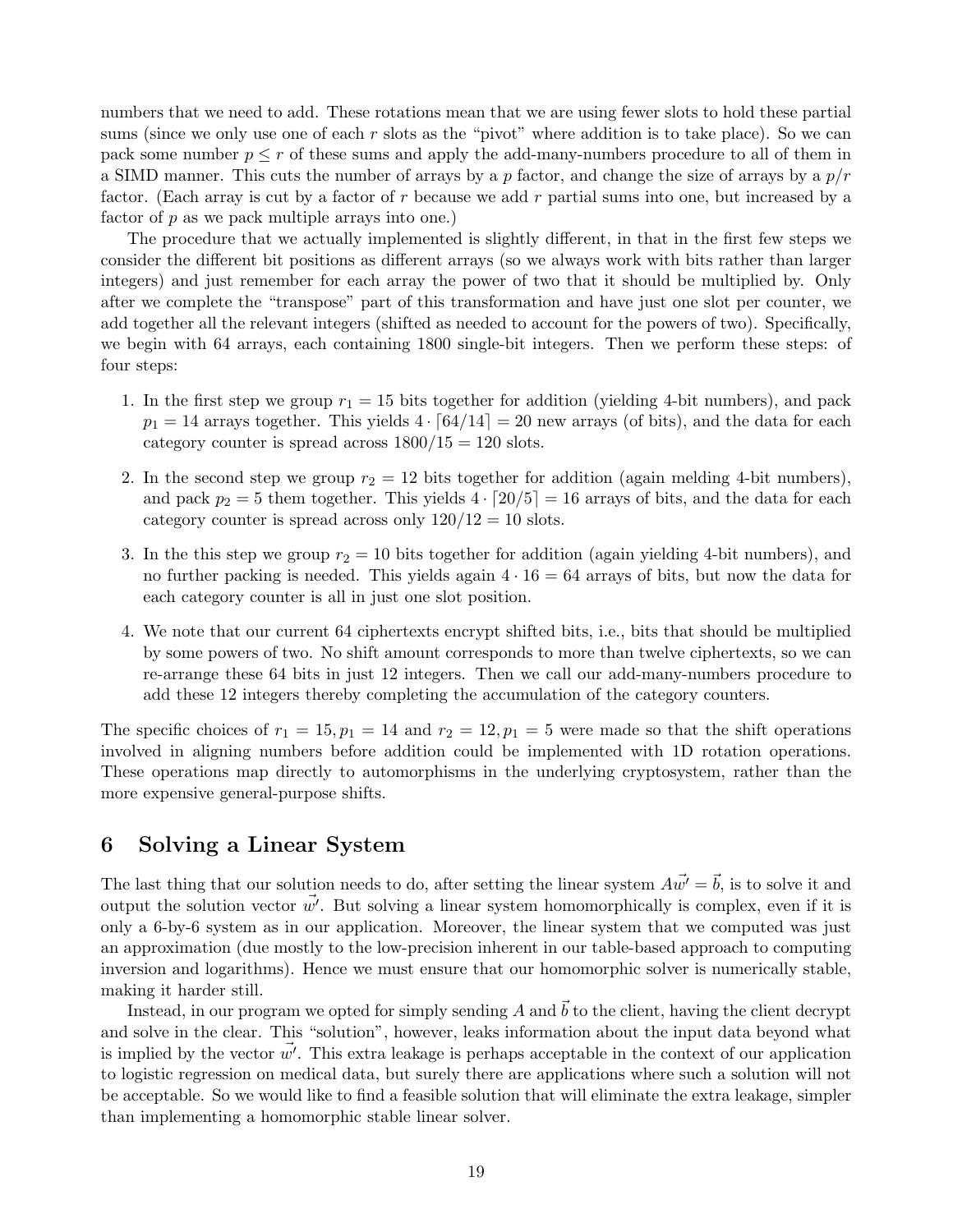#### 6.1 Randomized Encoding with Rational Reconstruction

An appealing approach for addressing this issue is to use *randomized encoding* (cf.  $[2]$ ). Namely, consider the function that we want to compute,  $f(A,\vec{b}) = A^{-1}\vec{b}$ , as a function over the rational numbers with bounded integer inputs. We would like to apply a randomized transformation to the input  $u := \textsf{enc}(A, \vec{b}; R)$ , such that (i) it is possible to "decode"  $A^{-1}\vec{b}$  from u; (ii) u does not yield any more information<sup>5</sup> on  $A, \vec{b}$  than what is implied by  $\vec{w'} = A^{-1}\vec{b}$ ; and (iii) computing enc(·) is substantially easier than computing  $f(.)$  itself.

If we had such randomized encoding, we could choose the randomness  $R$  and evaluate homomorphically enc $(A,\vec{b};R)$ , send the encrypted u back to the client, who could decrypt u and decode  $\vec{w'}$ from it. We note that the linear-system-solver function  $f(\cdot)$  is in NC1, so theoretically we could apply generic randomized encoding solutions here. This solution yields a very low-depth encoding, but the size of the encoding is exponential in the depth of the circuit for  $f$ , so we do not expect them to be practical.

Below we describe a randomized encoding for the linear-system-solver function  $f$ , that uses only integer addition and multiplication. This encoding can therefore be implemented using the binary arithmetic routines that we described in Section 5. However we did not implement that idea in our solution, we expect it to be doable but it will add a significant overhead (see below).

Our first observation is that if we wanted to compute the linear-system-solver function modulo some prime q then it would be easy to randomize (when  $A$  is invertible): All we need is to choose a random invertible  $R \in \mathbb{Z}_q^{n \times n}$  and set  $A^* := RA \mod q$  and  $\vec{b^*} := R\vec{b} \mod q$ . On one hand  $A^*$  is just a random invertible function modulo q, and on the other hand  $(A^*)^{-1}b^* = A^{-1}\vec{b} \pmod{q}$ .

However, in our case we want to find the solution over the rational numbers, not modulo some q. Our second observation is that we can apply here the tool of *rational reconstruction* (cf. [25, Ch 4.6]). Recall that rational reconstruction is an efficient procedure (denoted below by RationalRec $(\cdot)$ ), such that

$$
\forall a, b, q \in \mathbb{Z} \text{ s.t. } |a| \cdot |b| < q/2, \quad \text{RationalRec}(q, \ ab^{-1} \ \text{mod } q) = (a, b),
$$

provided that  $ab^{-1}$  is defined modulo q. In other words, the procedure gets as input a modulus q and an element  $z \in \mathbb{Z}_q$ , and it is guaranteed to output the unique solution  $(a, b)$  to  $az = b \pmod{q}$ satisfying  $|a| \cdot |b| < q/2$ , if such a solution exists.

In our application we are given  $A, \vec{b}$  with some precision p, and the rational solution that we seek is

$$
\vec{w}' = A^{-1}\vec{b} = \text{adj}(A)\vec{b}/\det(A).
$$

Every entry of  $\vec{w'}$  is of the form  $x/d$ , where  $d = \det(A)$  and x is one entry in  $\text{adj}(A)\vec{b}$ . Since all the entries in  $\vec{A}, \vec{B}$  are smaller than  $2^p$ , then d and all the entries of  $adj(A)\vec{b}$  are smaller in magnitude than entries in A, D are smaller than 2<sup>o</sup>, then a and an the entries of adj(A)<sup>0</sup> are smaller in magnitude than  $(\sqrt{n}2^p)^n$ . If we choose  $q > 2(\sqrt{n}2^p)^{2n} = 2^{2np+1}n^n$ , then given the solution  $A^{-1}\vec{b}$  mod q with entries of the form  $xd^{-1} \in \mathbb{Z}_q$ , we could use rational reconstruction to get the rational numbers  $x/d$ . We could therefore get our randomized encoding by randomizing  $A, \vec{b}$  modulo this large q.

But this solution is still not good enough, randomizing mod  $q$  implies in particular that we need to implement a homomorphic mod-q operation, which is expensive (even when  $q$  is in the clear). Our next observation is that we can replace the reduction mod-q by adding a large enough multiple of q. Recall that for any fixed integer  $x$ , if we choose a random s from a large enough domain (relative to  $|x|/q$  then the random variable  $x + qs$  depends only on the value of x mod q, and is essentially independent of x div q. Specifically, if we have a bound  $|x|/q < B$  and we choose s at random from  $[B \cdot 2^k]$ , then the result is almost independent of  $x \div q$ , up to statistical distance of at most  $2^k$ .

<sup>&</sup>lt;sup>5</sup>This property is formulated by requiring a simulator that can only see  $\vec{w'}$  and can output the same distribution as enc $(A, \vec{b}; R)$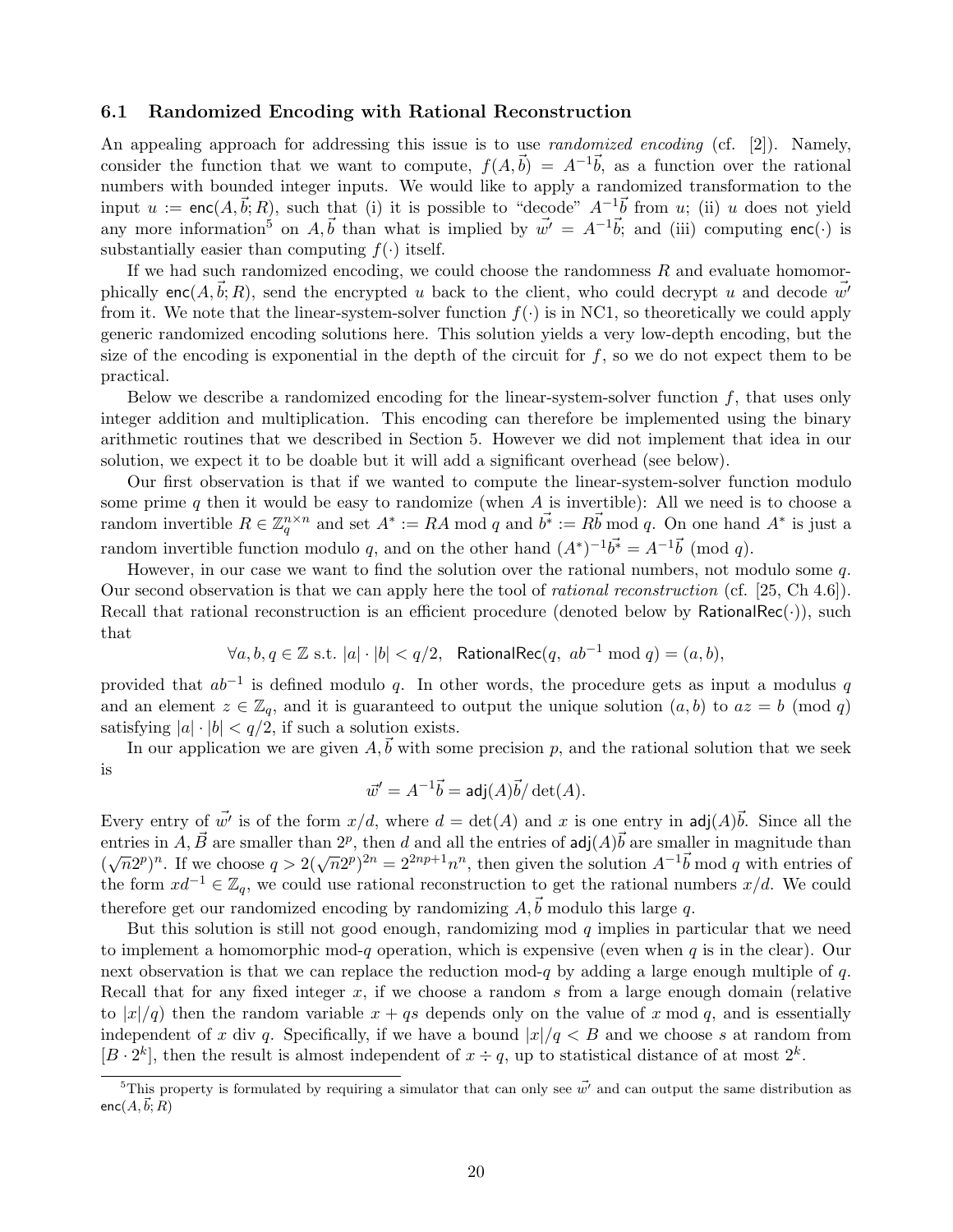PARAMETERS: dimension  $n$ , precision  $p$ , security parameter  $k$ . Let  $m := \max(n, \lceil \frac{2np+1}{k} \rceil$  $\binom{p+1}{k}$ REncSolver (input: Invertible matrix  $A \in \mathbb{Z}_{2^p}^{n \times n}$ , vector  $\vec{b} \in \mathbb{Z}_{2^p}^n$ ): 1. Choose m random primes  $q_1, \ldots, q_m$  of bitsize  $n2^k$ . 2. For each  $q_i$  do 3. Choose a random invertible matrix  $R \in \mathbb{Z}_{q_1}^{n \times n}$ 4. Choose a random matrix  $S_i \in \mathbb{Z}_{n2p+1}^{n \times n}$  $\sum_{n=2^{p+k}}^{n \times n}$  and a random vector  $\vec{t}_i \in \mathbb{Z}_n^n$ and a random vector  $\vec{t}_i \in \mathbb{Z}_{n2^{p+k}}^n$ . 5. Compute  $A_i^* := R_i \times A' + qS_i$  and  $\vec{b_i}^* := R_i \times \vec{b'} + q\vec{t_i}$ . 6. Output  $\{(q_i, A_i^*, \vec{b_i})\}_{i=1}^m$ DecSolver $(\text{input: } \{(q_i, A_i^*, \vec{b^*}_i)\}_{i=1}^m)$ : 7. Solve  $\vec{w_i^*} = (A_i^*)^{-1} \vec{b_i^*}$  (mod  $q)_i$  for all i 8. Use Chinese remaindering to recover  $\vec{w^*}$  modulo  $q = \prod_i q_i$ 9. Apply rational reconstruction and output  $\vec{w} := \mathsf{RationalRec}(q, \vec{w^*})$ .

Figure 1: Randomized encoding for the rational linear-system solver,  $f(A,\vec{b}) = A^{-1}\vec{b}$ .

Hence instead of computing homomorphically the reduced matrix  $RA \mod q$ , we note that each entry in RA is smaller than  $n2^pq$  in absolute value. We can therefore choose a random integer matrix  $S \in [n2^{p+k}]$  and compute  $RA + qS$  over the integers (and similarly for  $\vec{b}$ ).

This solution is almost plausible, but it requires integer arithmetic with very large numbers, even if n and p are small. In our application we have  $n = 6$  and  $p = 7$ , so  $q = 6^6 \cdot 2^{2 \cdot 6 \cdot 7 + 1} \approx 2^{100}$ . And even choosing a measly statistical parameter  $k = 10$ , the entries of  $RA + qS$  would be integers with about 120 bits.

Our final observation, therefore, is that we could express  $R$  and  $S$  relative to an appropriate CRT basis, thereby replacing each big-integer operation by a moderate number of operations on much smaller integers. Specifically, we choose many "smallish" primes  $q_i$ , for each one choose a random  $R_i \in \mathbb{Z}_{q_i}^{n \times n}$  and  $S_i \in [n2^{p+k}]^{n \times n}$  and compute homomorphically  $A_i^* = R_i A + q_i S_i$  (and similarly for  $\vec{b}$ ). As above, the client who decrypts the  $A_i^*$ 's only get  $R_iA \mod q_i$ , then compute  $RA \mod q$  (where  $q = \prod_{q_i}$  and  $R \equiv R_q \pmod{q_i}$  and proceed as before.

One drawback with this approach is that we may end up choosing a modulus  $q_i$  that divides  $\det(A)$ , in which case  $R_iA \mod q_i$  will reveal mod- $q_i$  linear correlations between the columns of A. We therefore must choose the  $q_i$ 's of size slightly larger than  $2^k$ , to ensure the same level of protection against this threat as we get against leakage from the  $A_i^*$ 's. Setting  $q_i \approx n2^k$  would mean that we only need to work with integers of total size about  $n^2 2^{p+2k}$ . In our setting with  $n = 6, p = 7$  we can choose the (admittedly weak)  $k = 15$  and work with 42-bit numbers, which is expensive but doable. (With 18-bit  $q_i$ 's, we would need six of them to reach the size of q that we need.) Our randomized encoding procedure is described in Figure 1. From the discussion above we have:

**Claim 1** The function REncSolver from Figure 1 is a randomized encoding for the function  $f(A,\vec{b}) =$  $A^{-1} \vec{b}$  over the rational numbers, where A is invertible and A,  $\vec{b}$  are bounded.

#### 6.2 Are We Still Leaking Too Much?

We end this section by pointing out that the above solution is a randomized encoding for the exact solution function vector  $A^{-1}\vec{b}$ , which by itself may already leak information. In particular it usually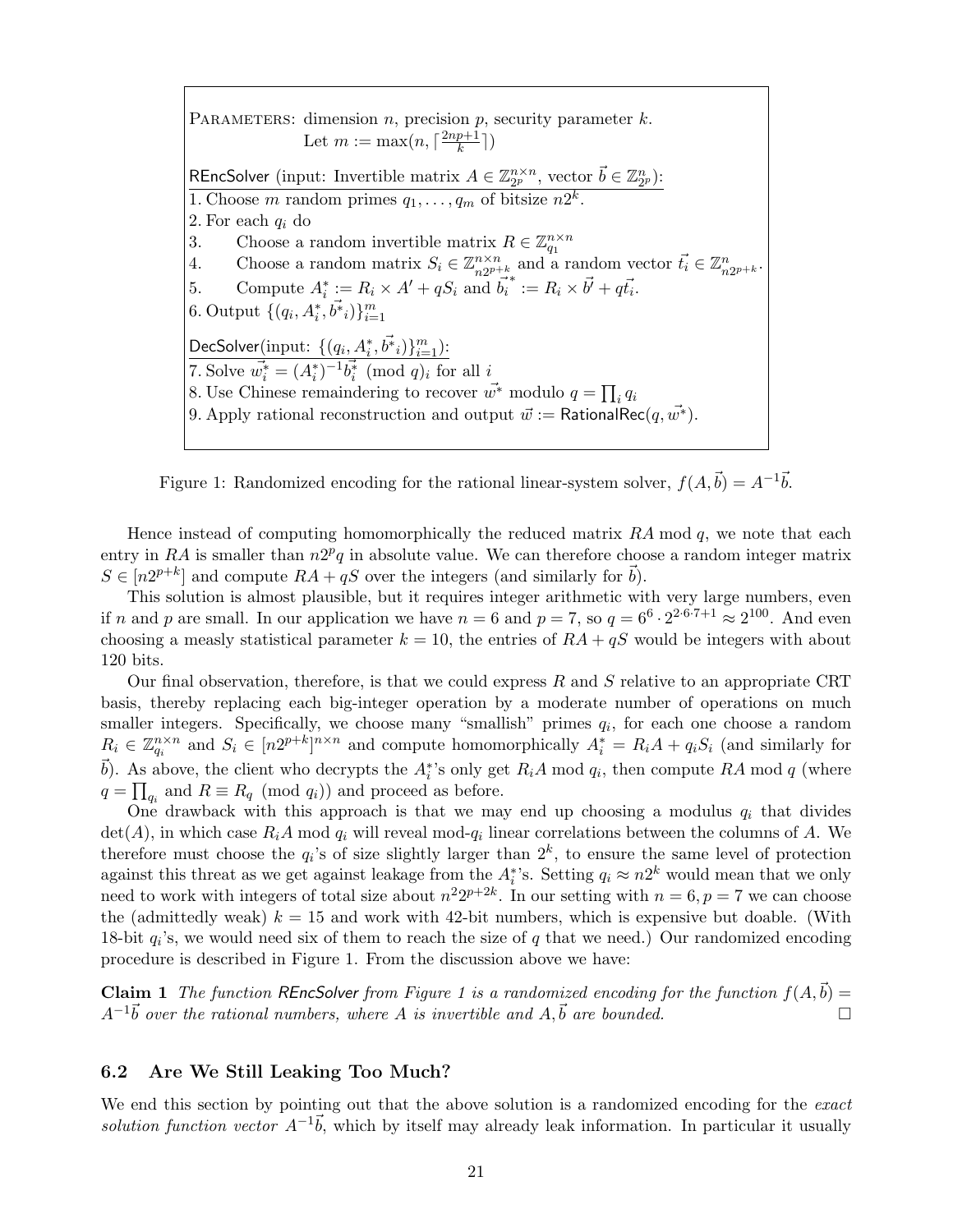reveals the determinant  $\det(A)$  (or a factor of it), just by taking the common denominator of all the entries in the solution vector. In the current application, what we really want to compute is the limited precision solution function, that rounds the exact solution to some given precision. (We can even tolerate small error in the solution.) We do not know of any feasible randomized encoding for this limited precision function.

# 7 Implementation and Performance Results

All of our testing was done on an Intel Xeon E5-2698 v3 (which is a Haswell processor), with two sockets and sixteen cores per socket, running at 2.30GHz. The machine has 250GB of main memory, the compiler was GCC version 4.8.5, and we used NTL version 10.5.0 and GnuMP version 6.0.

**Parameters.** We worked with the cyclotomic ring  $\mathbb{Z}[X]/\Phi_m(X)$  with  $m = 2^{15} - 1 = 32767$  (so  $\phi(m) = 27000$ ) The largest modulus q in the moduli-chain was about 1030-bit long, corresponding to about 80 bits of security. The plaintext space was set to  $2^{11} = 2048$  (but as we explained in Section 3, most of the computation was done with plaintext space modulo 2). This gave as a total of 1800 plaintext slots, arranged in a  $30 \times 6 \times 10$  hypercube with the first two  $30 \times 6$  being "good dimensions" and the last being a "bad dimension".<sup>6</sup> Each plaintext slot held a degree-15 extension of the ring  $\mathbb{Z}_{2^{11}}$ (or an element of  $GF(2^{15})$  when we used it for mod-2 computation).

This means that we could pack as many as  $15 \cdot 1800 = 27000$  integers in a single ciphertext each up to 11-bit long. But in our application we only packed in each of our ciphertext either up to 27000 bits, or up to 180 11-bit integers, depending on the phase of the computation.

### 7.1 Results for the Logistic-Regression Application

Single-threaded timing. A single-thread execution of the program took just under five hours, from key-generation and encryption of the data up to and including the computation of the matrix A and vector  $\vec{v}$ . Homomorphic processing took just under 280 minutes of this time, and fifteen minutes were spent packing and encrypting the raw data. The program used only about 4.5GB of RAM. Only 25% of the processing time was spent on the application logic, and about 75% (210 minutes) was spent in 65 bootstrapping operations (so under 3 minutes per operation). The timing results for the different phases of the computation are described in table 1:

- Computing the correlations and extracting its binary representation (corrBinary) took almost no time, only 16 seconds;
- About 125 minutes (45% of the processing time) was spent comparing the correlation numbers and computing the indexes of the five fields most correlated to the disease (topIndexes);
- Once we found the indexes, it took 33 minutes (12%) to extract the actual data corresponding to these fields (extractCols);
- Then it took 47 minutes (17%) to compute the 64 bucket counters and their binary expansion (bucketCounters);
- Computing the vectors  $\vec{v}$  and  $\vec{y}$  using table lookup operations (compV&Y) took another hour  $(22\%)$ ;

 $6$ The distinction between "good" and "bad" dimensions in HElib is that 1D-rotations along a good dimension take a single automorphism, while along a bad dimension it takes two automorphisms and some constant multiplies to zero out some data.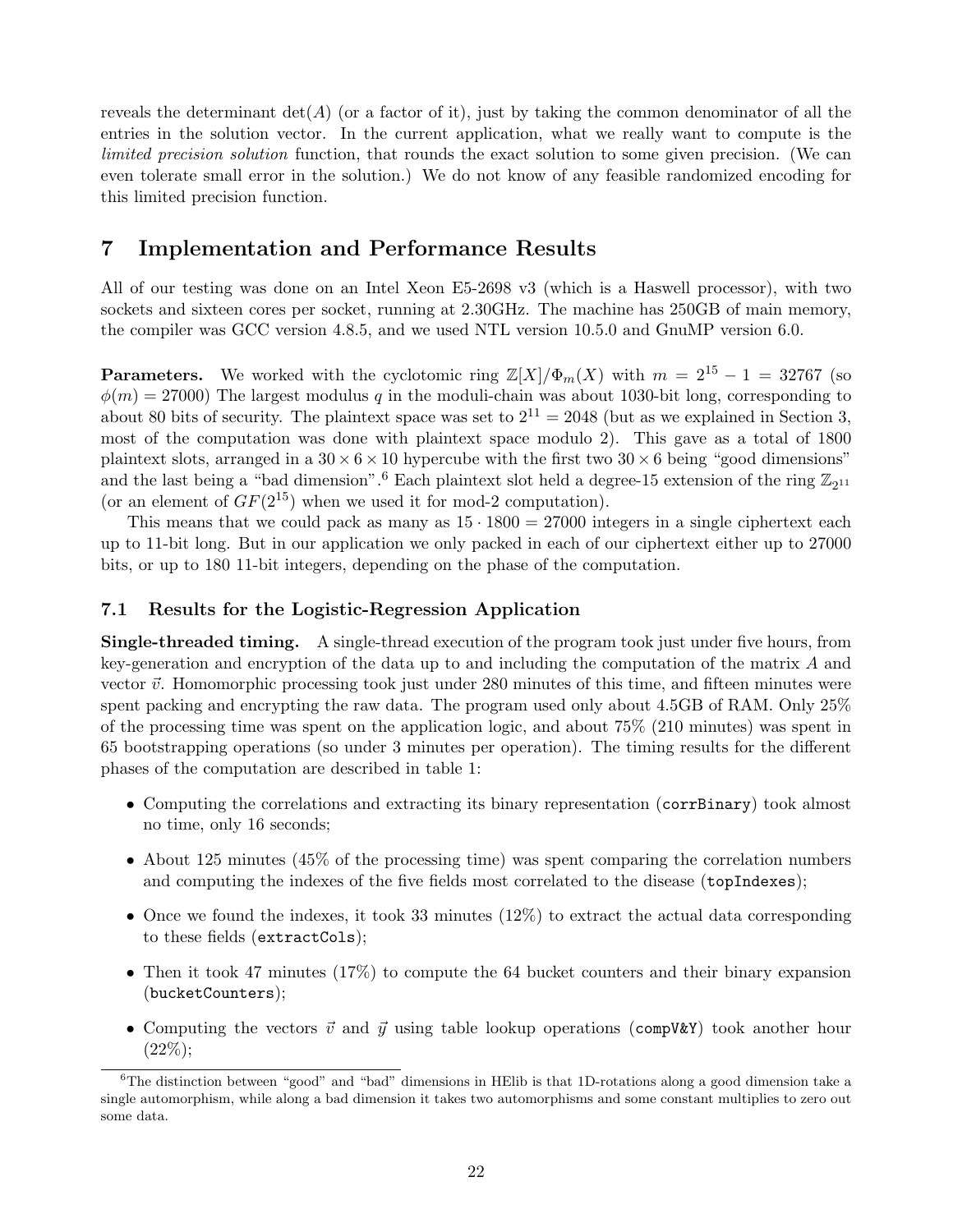| $#$ threads:     | 1   | $\overline{2}$ | 4   | 8   | 16        | 30        |
|------------------|-----|----------------|-----|-----|-----------|-----------|
| corrBinary       | .25 | .18            | .13 | .13 | $\cdot$ 1 | $\cdot$ 1 |
| topIndexes       | 125 | 72             | 42  | 35  | 24        | 24        |
| extractCols      | 33  | 20             | 13  | 11  | 8.5       | 8.7       |
| bucketCounters   | 47  | 28             | 18  | 16  | 12        | 12        |
| $\text{compV&Y}$ | 60  | 35             | 20  | 16  | 10        | 10        |
| compA&b          | 12  | 7.7            | 5.3 | 5   | 3.8       | 3.8       |
| total            | 278 | 163            | 99  | 83  | 59        | 59        |
| recrypt          | 210 | 119            | 70  | 56  | 38        | 38        |

Table 1: Timing results (minutes) of different phases of the logistic-regression program

• Finally, computing the matrix A and vector  $\vec{b}$  from the vectors  $\vec{v}, \vec{y}$  (compA&b) took only 12 minutes (4%).

Multi-threaded timing. Multi-threading was very effective in reducing the computation time up to eight threads, but using more threads did not help very much (and above sixteen threads the runtime leveled off completely). The processing time dropped to 83 minutes with eight threads and just under one hour with sixteen threads. The RAM consumption increased somewhat, from 4.5GB with one thread to 5.5GB with sixteen. The fraction of time spend on bootstrapping dropped slightly, from 75% with one thread to 64% with sixteen, indicating that multi-threading during bootstrapping was somewhat more effective than in other parts of the computation. The ratio between different phases of the computation did not change much when switching to multi-threaded implementation. See more details in table 1.

### 7.1.1 Is this Procedure Accurate Enough?

How good is the solution that we obtained from this procedure? As was done in the iDASH competition itself, we measured our solution using the metric of "area under curve" (AUC). The given data consisted of genomic data variables, and a target attribute representing cancer. A random model is expected to give AUC result of 0.5. One of the attributes in this data was the BRCA gene, and taking only that attribute already gives AUC result close to 0.6. On the other hand even the best plaintext-based logistic-regression model only yields AUC of about 0.7 on that dataset. Hence the game for this dataset was to get as far above 0.6 as possible.<sup>7</sup> We tested our solution by running it on sub-sampled data from the training dataset, and the AUC results were usually close to 0.65. This appears similar to other solutions that were submitted to the iDASH competition.

### 7.2 Timing results for the Various Components

Since our application used a large setting of parameters  $(m = 2^{15-1})$  and spent most of its time bootstrapping, the performance results above do not tell the story of how the different components perform for smaller parameters or when bootstrapping is not needed. These numbers are reported in Table 2, with (a) reporting the number of native multiplications and circuit depth for the different operations, while in (b)-(d) we report some performance numbers in various settings.

The addition operations we tested added two *n*-bit numbers to get their  $n + 1$ -bit sum, while the multiplication operations multiplied two *n*-bit numbers but only computed the lower *n* bits of the

<sup>7</sup>These numbers are said to be typical for genomic data, but it probably means that this is not a good dataset on which to develop an approximation procedure. Still this is what we had, so this is what we used.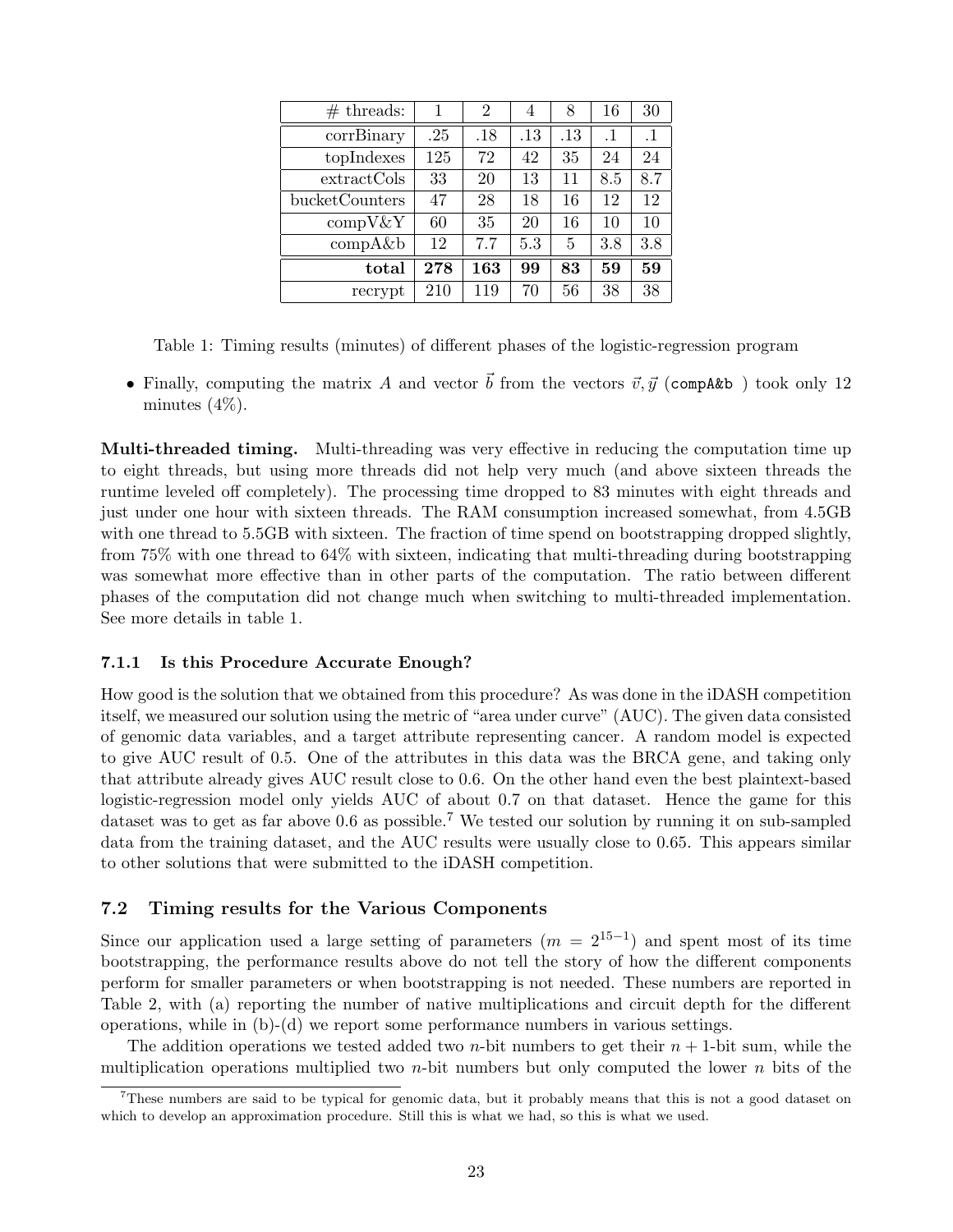result. In the tests below we varied the security level (when processing 8-bit numbers), the number of input bits (at security level 125), and also tested the effect of multithreading.

The runtime of the operations range from a few seconds for addition and comparison in the smaller settings to about one minute for multiplication and table lookup in the larger setting. Some trends that can be seen in these numbers include the following:

- As expected, the running times of the various operations grow quasi-linearly with the cyclotomic index  $m$  (which is more or less proportional to the security level).
- As the input bitsize grows, the number of native multiplications (and hence the running time) is roughly quadratic for addition, linear for comparison, and roughly  $n^{2.3}$  for multiplication. (For table lookup, of course the number of products grows exponentially with the bitsize, since the table itself grows exponentially with the number of bits in the index.)
- Our table lookup implementation is embarrassingly parallel, and indeed we get nearly linear speedup in the number of threads. For the other operations the speedup is less pronounced. From one to eight threads we only get more or less 3X speedup, and above eight threads there are almost no additional gains.

### 8 Conclusions and Discussion

In this work we investigated the question of whether "full blown FHE" can be used for a realistic use case. We devised a procedure to compute an approximate logistic regression model on encrypted data, and demonstrated that this can be achieved in a matter of a few hours (or even just one hour if we use multithreading).

In the course of this work we developed many new tools for homomorphic computations. Many of these tools are general-purpose (such as binary arithmetic, table lookup, etc.), but some are specific to the current setting (e.g., specific data packing and movement schemes). Our experience in this work leads us to believe that the answer to our motivating question is "Yes, but just barely."

We stress that the main roadblock is not performance: devising a logistic regression model in a matter of hours may be perfectly acceptable in many settings. (And clusters or hardware acceleration can sometimes be brought to bear as well.) The main problem was the lack of good development and support tools, developing an FHE application feels a lot like programming using only assembly language. (Indeed the reason we did not submit our work to the iDASH competition last year was because it was not debugged in time.)

Using FHE in real-world settings will require much more library and development support, and many more FHE toolboxes beyond the few that we implemented in this work. We believe that this is an important project, and expect to continue working along these directions.

### References

- [1] Y. AONO, T. HAYASHI, L. T. PHONG, and L. WANG. Privacy-preserving logistic regression with distributed data sources via homomorphic encryption. *IEICE Transactions on Information* and Systems, E99.D(8):2079–2089, 2016.
- [2] B. Applebaum. Randomized encoding of functions. In Cryptography in Constant Parallel Time, Information Security and Cryptography, pages 19–31. Springer, 2014.
- [3] D. Boneh, C. Gentry, S. Halevi, F. Wang, and D. J. Wu. Private database queries using somewhat homomorphic encryption. In ACNS, volume 7954 of Lecture Notes in Computer Science, pages 102–118. Springer, 2013.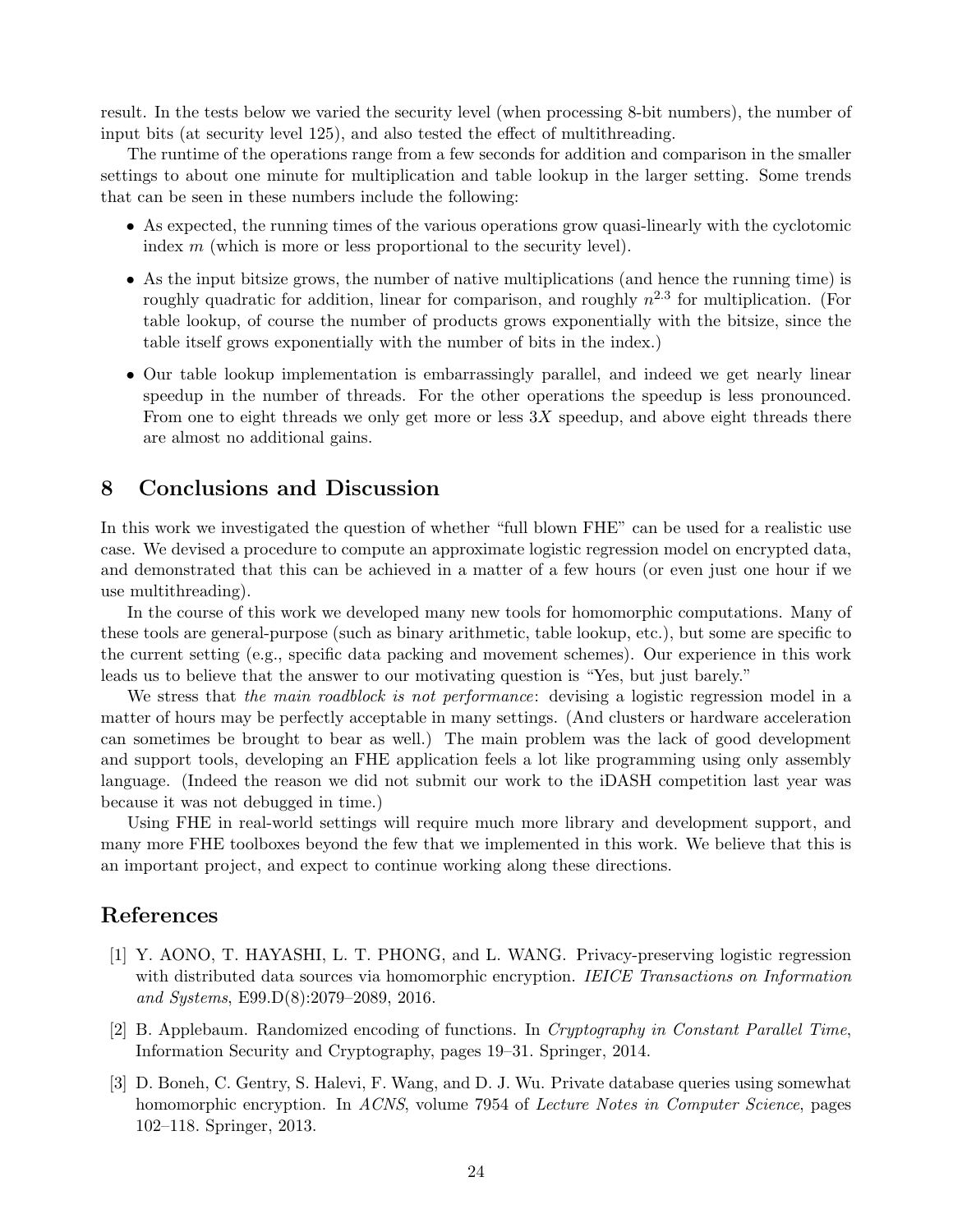(a) Number of native multiplications and circuit depth for different bit sizes

|         | addition  |       | comparison |       | table lookup |       | multiplication |       |
|---------|-----------|-------|------------|-------|--------------|-------|----------------|-------|
| bitsize | $#$ mults | depth | $#$ mults  | depth | $#$ mults    | depth | $#$ mults      | depth |
|         | 12        | ച     |            |       | 18           |       |                |       |
|         | 45        |       | 37         |       | 292          | ച     | 79             |       |
| 12      | 96        |       | 58         |       |              |       | 205            |       |
| 16      | 166       |       |            |       |              |       | 411            | 10    |

(b) Performance for single-threaded 8-bit operations at different security settings

| security | cyclotomic       | addition |     | comparison |     | table lookup |      | multiplication |     |
|----------|------------------|----------|-----|------------|-----|--------------|------|----------------|-----|
| param    | $m(\phi(m))$     | time     | RAM | time       | RAM | time         | RAM  | time           | RAM |
| 70       | (8190)<br>8191   | $1.8\,$  | 153 | 1.4        | 142 | 12.8         | 342  | 2.9            | 180 |
| 85       | (10752)<br>11441 | 3.7      | 277 | 2.9        | 262 | 28.5         | 568  | 6.2            | 318 |
| 210      | 15709 (15004)    | 3.8      | 295 | 3.0        | 275 | 28.5         | 639  | 6.3            | 343 |
| 440      | (27000)<br>32767 | 9.2      | 610 | 7.2        | 576 | 68.2         | 1232 | $15.0\,$       | 697 |

(c) Multithreaded performance for 8-bit operations  $m = 15709$  (security=210).

|                | addition    |     | comparison |     | table lookup |     | multiplication |     |
|----------------|-------------|-----|------------|-----|--------------|-----|----------------|-----|
| #<br>threads   | RAM<br>time |     | time       | RAM | time         | RAM | time           | RAM |
|                | 3.8         | 295 | 3.0        | 275 | 28.5         | 639 | 6.3            | 343 |
| $\overline{2}$ | 3.7         | 306 | 1.8        | 282 | 14.9         | 646 | 5.0            | 350 |
| 4              | 2.7         | 315 | $1.2\,$    | 300 | 8.1          | 658 | 3.3            | 369 |
| 8              | 1.8         | 347 | 1.0        | 341 | 4.6          | 691 | 2.0            | 400 |
| 16             | 1.1         | 350 | $1.0\,$    | 339 | 2.8          | 741 | 1.9            | 470 |
| 32             | 1.1         | 353 | $1.0\,$    | 334 | 1.9          | 867 | 1.9            | 607 |

(d) Performance for single-threaded operations with different input sizes (encrypted at level 13,  $m = 15709$ , security parameter 125).

|         | addition |     | comparison |     |      | table lookup | multiplication |            |
|---------|----------|-----|------------|-----|------|--------------|----------------|------------|
| bitsize | time     | RAM | time       | RAM | time | <b>RAM</b>   | time           | <b>RAM</b> |
|         | $1.3\,$  | 359 | 2.0        | 355 | 2.5  | 375          | 1.4            | 368        |
|         | 5.5      | 415 | 4.4        | 387 | 43.1 | 937          | 9.1            | 486        |
| 12      | 12.0     | 482 | 6.8        | 419 |      |              | 23.7           | 636        |
| 16      | 21.3     | 564 | 9.4        | 451 |      |              | 47.4           | 880        |

Table 2: Complexity measures and performence results. Time in seconds, RAM in MB.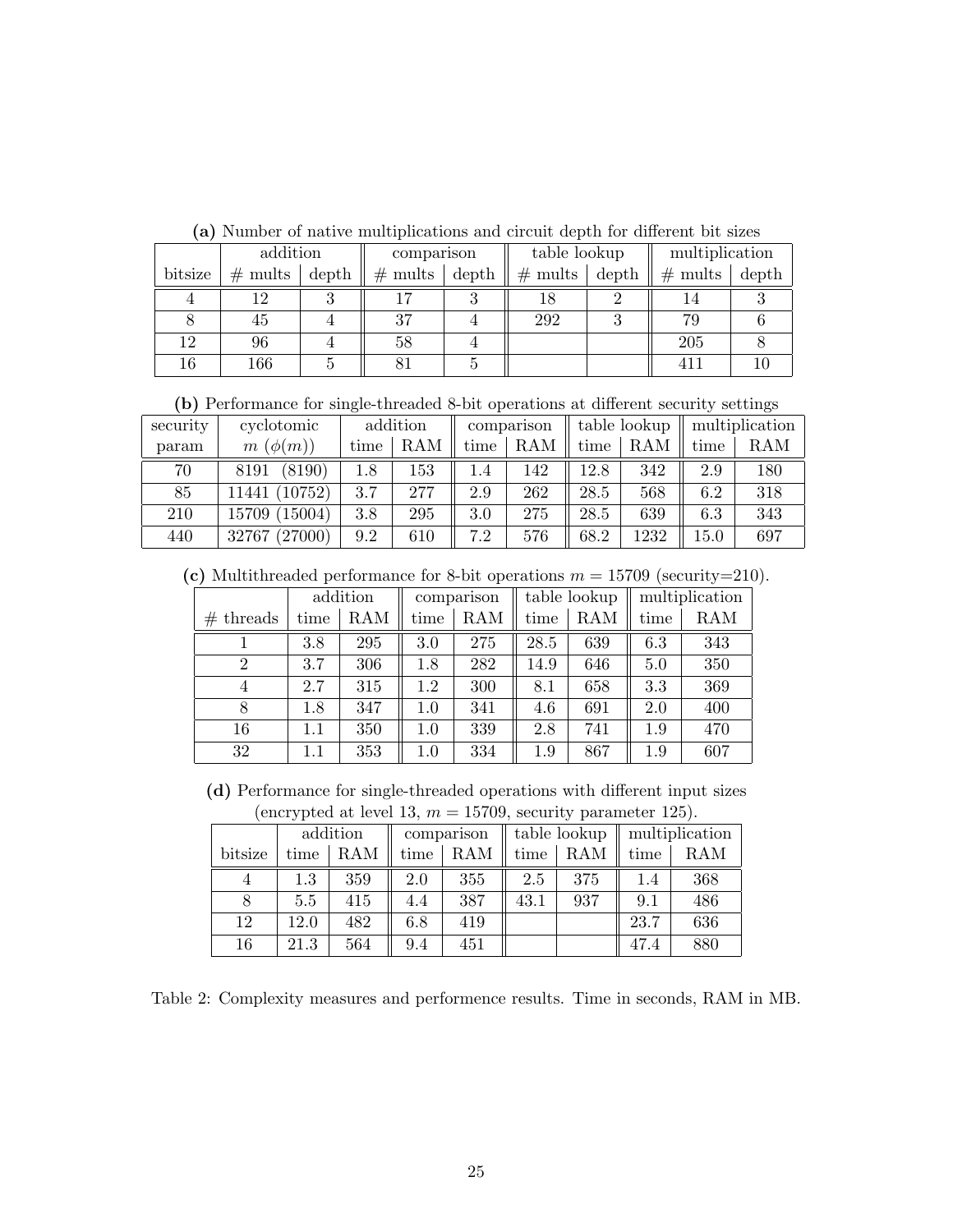- [4] Z. Brakerski. Fully homomorphic encryption without modulus switching from classical gapsvp. In R. Safavi-Naini and R. Canetti, editors, CRYPTO, volume 7417 of Lecture Notes in Computer Science, pages 868–886. Springer, 2012.
- [5] Z. Brakerski, C. Gentry, and V. Vaikuntanathan. (leveled) fully homomorphic encryption without bootstrapping. ACM Transactions on Computation Theory, 6(3):13, 2014.
- [6] H. Chen, K. Laine, and R. Player. Simple encrypted arithmetic library SEAL v2.1. In Financial Cryptography Workshops, volume 10323 of Lecture Notes in Computer Science, pages 3–18. Springer, 2017.
- [7] J. Chen, Y. Feng, Y. Liu, and W. Wu. Faster binary arithmetic operations on encrypted integers. In WCSE'17, Proceedings of 2017 the 7th International Workshop on Computer Science and Engineering, 2017.
- [8] J. H. Cheon, A. Kim, M. Kim, and Y. S. Song. Homomorphic encryption for arithmetic of approximate numbers. In  $ASIACRYPT$  (1), volume 10624 of Lecture Notes in Computer Science, pages 409–437. Springer, 2017.
- [9] J. H. Cheon, M. Kim, and M. Kim. Search-and-compute on encrypted data. In International Conference on Financial Cryptography and Data Security, pages 142–159. Springer, 2015.
- [10] I. Chillotti, N. Gama, M. Georgieva, and M. Izabach`ene. Faster packed homomorphic operations and efficient circuit bootstrapping for TFHE. In  $ASIACRYPT(1)$ , volume 10624 of Lecture Notes in Computer Science, pages 377–408. Springer, 2017.
- [11] A. Costache, N. P. Smart, S. Vivek, and A. Waller. Fixed-point arithmetic in SHE schemes. In SAC, volume 10532 of Lecture Notes in Computer Science, pages 401–422. Springer, 2016.
- [12] L. Ducas and D. Micciancio. FHEW: bootstrapping homomorphic encryption in less than a second. In EUROCRYPT (1), volume 9056 of Lecture Notes in Computer Science, pages 617– 640. Springer, 2015.
- [13] C. Gentry. Fully homomorphic encryption using ideal lattices. In Proceedings of the 41st ACM Symposium on Theory of Computing – STOC 2009, pages 169–178. ACM, 2009.
- [14] C. Gentry, S. Halevi, C. S. Jutla, and M. Raykova. Private database access with he-over-oram architecture. In ACNS, volume 9092 of Lecture Notes in Computer Science, pages 172–191. Springer, 2015.
- [15] C. Gentry, A. Sahai, and B. Waters. Homomorphic encryption from learning with errors: Conceptually-simpler, asymptotically-faster, attribute-based. In R. Canetti and J. A. Garay, editors, Advances in Cryptology - CRYPTO 2013, Part I, pages 75–92. Springer, 2013.
- [16] R. Gilad-Bachrach, N. Dowlin, K. Laine, K. E. Lauter, M. Naehrig, and J. Wernsing. Cryptonets: Applying neural networks to encrypted data with high throughput and accuracy. In *ICML*, volume 48 of JMLR Workshop and Conference Proceedings, pages 201–210. JMLR.org, 2016.
- [17] S. Halevi and V. Shoup. Algorithms in HElib. In CRYPTO (1), volume 8616 of Lecture Notes in Computer Science, pages 554–571. Springer, 2014.
- [18] S. Halevi and V. Shoup. Bootstrapping for HElib. In EUROCRYPT (1), volume 9056 of Lecture Notes in Computer Science, pages 641–670. Springer, 2015.